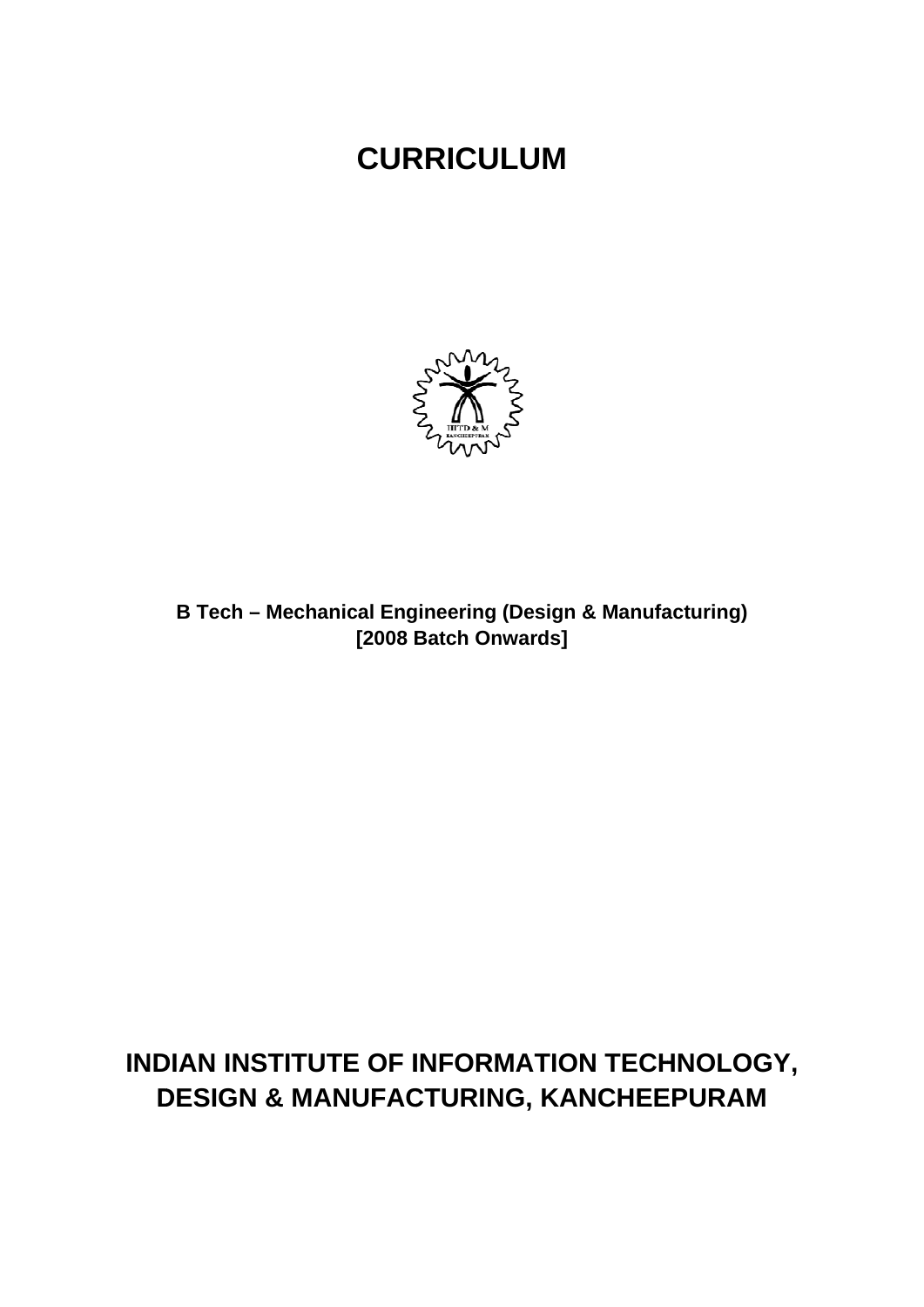## **B. TECH – MECHANICAL ENGINEERING (DESIGN & MANUFACTURING) [2008Batchonwards]**

## **Semester 1**

|                  |                                           |                |                |                |                |            | <b>NEW</b> |
|------------------|-------------------------------------------|----------------|----------------|----------------|----------------|------------|------------|
| <b>Course No</b> | <b>Course Name</b>                        |                |                | P              | C              | Cat        | <b>CAT</b> |
|                  | <b>Basic Electrical &amp; Electronics</b> |                |                |                |                |            | <b>AEC</b> |
| <b>ELE 101</b>   | Engineering                               | 3              | 0              | $\Omega$       | 3              | <b>BEC</b> |            |
| <b>MAT 101</b>   | Calculus                                  | 3              | $\overline{0}$ | $\overline{0}$ | 3              | <b>SMA</b> | <b>BSC</b> |
| <b>COM 102</b>   | <b>Computational Engineering</b>          | 3              | $\overline{0}$ | $\Omega$       | 3              | <b>BEC</b> | <b>AEC</b> |
| <b>PHY 105</b>   | <b>Mechanics and Wave</b>                 | 3              | $\overline{0}$ | $\Omega$       | 3              | <b>SPH</b> | <b>BSC</b> |
| <b>MEC 106</b>   | <b>Basic Thermal Engineering</b>          | 3              | $\overline{0}$ | $\Omega$       | 3              | <b>BEC</b> | <b>BEC</b> |
| <b>INT 101</b>   | <b>Graphic Art Practice</b>               | 0              | $\overline{0}$ | 3              | $\overline{2}$ | <b>BEC</b> | <b>DES</b> |
| <b>INT 102</b>   | <b>Basic Engineering Practice</b>         | 0              | $\overline{0}$ | 3              | $\overline{2}$ | <b>BEC</b> | <b>BEC</b> |
| <b>COM 102P</b>  | <b>Computational Engineering Practice</b> | $\overline{0}$ | $\Omega$       | 3              | 2              | <b>BEC</b> | <b>AEC</b> |
| <b>PHY 105P</b>  | <b>Mechanics and Wave Practice</b>        | $\overline{0}$ | $\Omega$       | 3              | 2              | <b>SPH</b> | <b>BSC</b> |
|                  | Total 15                                  |                | $\bf{0}$       | 12             | 23             |            |            |

### **Semester 2**

|                  |                                          |                |   |   |                |            | <b>NEW</b> |
|------------------|------------------------------------------|----------------|---|---|----------------|------------|------------|
| <b>Course No</b> | <b>Course Name</b>                       |                |   | Р | C              | Cat        | <b>CAT</b> |
| <b>MAT 103</b>   | <b>ODEs &amp; PDES</b>                   | 3              | 0 | 0 | 3              | <b>SMA</b> | <b>BSC</b> |
| <b>INT 104</b>   | <b>English for Communication</b>         | $\overline{2}$ | 0 | 0 | $\overline{2}$ | <b>HSS</b> | <b>HMC</b> |
| <b>PHY 106</b>   | Electromagnetics and Quantum Mechanics   | 3              | 0 | 0 | 3              | <b>SPH</b> | <b>BSC</b> |
| <b>MEC 108</b>   | <b>Materials Engineering</b>             | 3              | 0 | 0 | 3              | <b>PMC</b> | <b>PEC</b> |
| <b>MEC 109</b>   | <b>Statics and Strength of Materials</b> | 3              | 1 | 0 | 4              | <b>BEC</b> | <b>BEC</b> |
| <b>INT 105</b>   | <b>Engineering Drawing</b>               | 1              | 0 | 3 | 3              | <b>BEC</b> | <b>BEC</b> |
| <b>INT 106</b>   | <b>Mechanical Engineering Practice</b>   | 0              | 0 | 3 | $\overline{2}$ | <b>BEC</b> | <b>BEC</b> |
| <b>PHY 106P</b>  | Electromag. and Quantum Mech. Practice   | $\overline{0}$ | 0 | 3 | 2              | <b>SPH</b> | <b>BSC</b> |
|                  | Total                                    | 15             |   | 9 | 22             |            |            |

## **Semester 3**

| <b>Course</b>   |                                       |    |   |                |                |            | <b>NEW</b> |
|-----------------|---------------------------------------|----|---|----------------|----------------|------------|------------|
| <b>No</b>       | <b>Course Name</b>                    |    |   | P              | C              | Cat        | <b>CAT</b> |
| <b>INT 201</b>  | <b>Concepts in Engineering Design</b> | 3  | 0 | 0              | 3              | <b>BEC</b> | <b>DES</b> |
| <b>MAT 201</b>  | Linear Algebra and Optimization       | 3  | 0 | 0              | 3              | <b>SMA</b> | <b>BSC</b> |
| <b>MEC 201</b>  | <b>Manufacturing Technology</b>       | 3  | 0 | $\overline{0}$ | 3              | <b>PMC</b> | <b>PEC</b> |
| <b>ELE 205</b>  | <b>Electrical Drives</b>              | 3  | 0 | 0              | 3              | <b>PMC</b> | <b>AEC</b> |
| <b>MEC 208</b>  | Kinematics and Dynamics               | 3  | 1 | 0              | 4              | <b>PMC</b> | <b>PEC</b> |
| <b>MEC 204</b>  | <b>Machine Drawing Practice</b>       | 1  | 0 | 3              | 3              | <b>PMC</b> | <b>PEC</b> |
| <b>ELE 205P</b> | <b>Electrical Drives Practice</b>     | 0  | 0 | 3              | $\overline{2}$ | <b>PMC</b> | <b>AEC</b> |
| <b>MEC 211</b>  | <b>Applied Mechanics Practice</b>     | 0  | 0 | 3              | $\overline{2}$ | <b>PMC</b> | <b>PEC</b> |
|                 | Total                                 | 16 |   | 9              | 23             |            |            |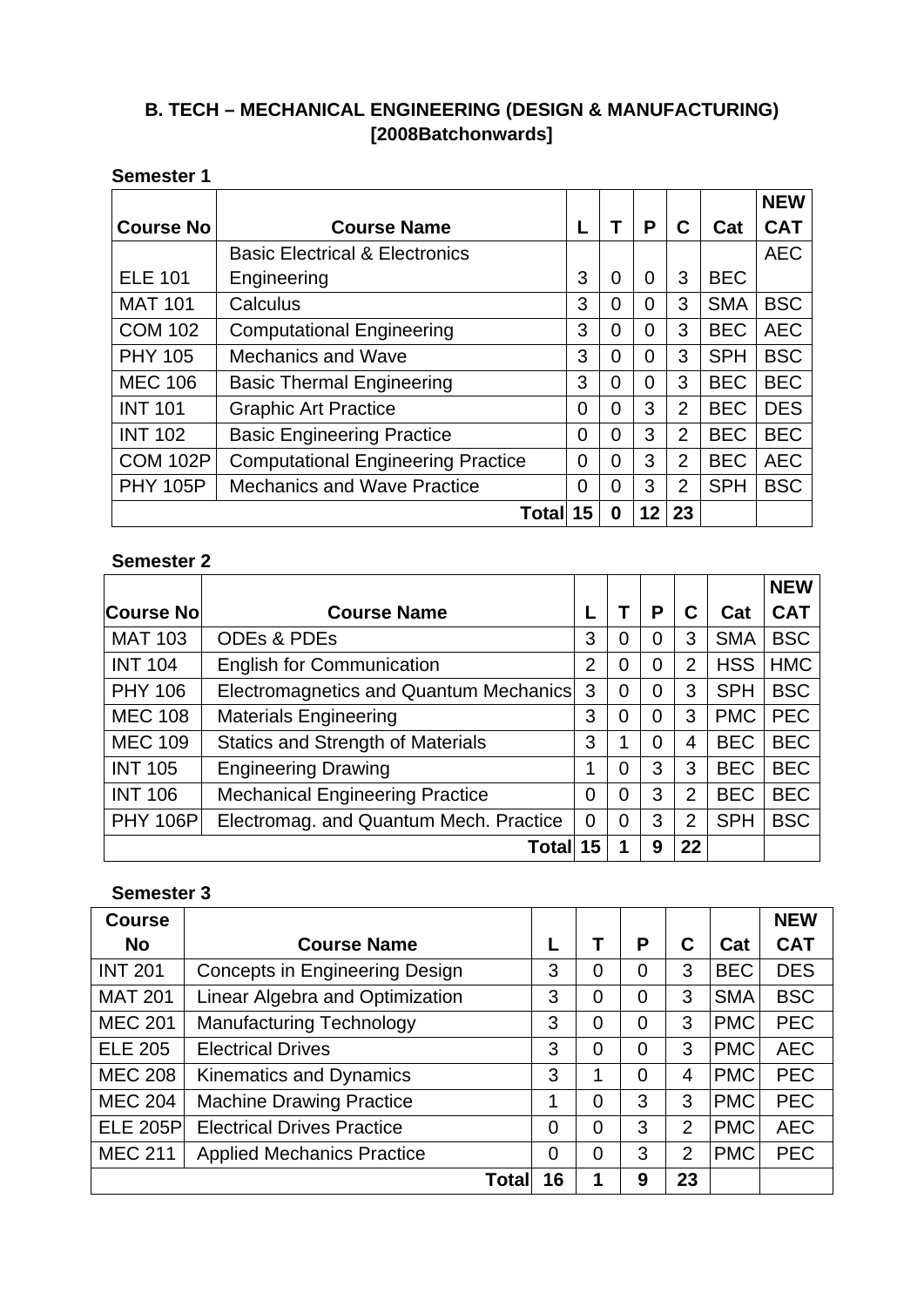## **Semester 4**

| <b>Course</b>   |                                           |    |   |                |                |            | <b>NEW</b> |
|-----------------|-------------------------------------------|----|---|----------------|----------------|------------|------------|
| <b>No</b>       | <b>Course Name</b>                        | L  |   | Р              | С              | Cat        | <b>CAT</b> |
| <b>MEC 202</b>  | <b>Fluid Mechanics and Heat Transfer</b>  | 3  | 0 | 0              | 3              | <b>PMC</b> | <b>PEC</b> |
| <b>MAT 203</b>  | <b>Probability and Statistics</b>         | 3  | 0 | 0              | 3              | <b>SMA</b> | <b>BSC</b> |
| <b>ELE 210</b>  | <b>Electronic Circuit Design</b>          | 3  | 0 | 0              | 3              | <b>PMC</b> | <b>AEC</b> |
| <b>ELE 211</b>  | <b>Control Engineering</b>                | 3  | 0 | 0              | 3              | <b>PMC</b> | <b>AEC</b> |
| <b>MEC 212</b>  | <b>Mechanical Design Concepts</b>         | 3  | 0 | $\overline{0}$ | 3              | <b>PMC</b> | <b>PEC</b> |
| <b>MEC 209</b>  | <b>Engineering Simulations I</b>          | 1  | 0 | 3              | 3              | <b>PMC</b> | <b>PEC</b> |
| <b>ELE 210P</b> | <b>Electronic Circuit Design Practice</b> | 0  | 0 | 3              | $\overline{2}$ | <b>PMC</b> | <b>AEC</b> |
| <b>ELE 211P</b> | <b>Control Engineering Practice</b>       | 0  | 0 | 3              | $\overline{2}$ | <b>PMC</b> | <b>AEC</b> |
|                 | <b>Total</b>                              | 16 | 0 | 9              | 22             |            |            |

## **Semester 5**

|                  |                                       |                |                |                |                |            | <b>NEW</b> |
|------------------|---------------------------------------|----------------|----------------|----------------|----------------|------------|------------|
| <b>Course No</b> | <b>Course Name</b>                    |                |                | Ρ              | C              | Cat        | <b>CAT</b> |
| <b>INT 302</b>   | <b>Ecology and Environment</b>        | $\overline{2}$ | 0              | $\overline{0}$ | $\overline{2}$ | <b>HSS</b> | <b>HMC</b> |
| <b>ELE 303</b>   | Microprocessor & Embedded Controllers | 3              | $\overline{0}$ | $\overline{0}$ | 3              | <b>PMC</b> | <b>AEC</b> |
| <b>MEC 303</b>   | Precision Manufacturing and Metrology | 3              | 0              | $\overline{0}$ | 3              | <b>PMC</b> | <b>PEC</b> |
| <b>MEC 313</b>   | <b>Machine Elements Design</b>        | 3              | 0              | $\overline{0}$ | 3              | <b>PMC</b> | <b>PEC</b> |
|                  | Microprocessor & Embedded Controllers |                |                |                |                |            | <b>AEC</b> |
| <b>ELE 303P</b>  | Practice                              | $\Omega$       | $\Omega$       | 3              | $\overline{2}$ | <b>PMC</b> |            |
| <b>MEC 303P</b>  | Precision Mfg. and Metrology Practice | 0              | $\Omega$       | 3              | $\overline{2}$ | <b>PMC</b> | <b>PEC</b> |
| <b>ELE 304</b>   | <b>Instrumentation Practice</b>       |                | 0              | 3              | 3              | <b>PMC</b> | <b>AEC</b> |
|                  | Elective 1                            | 3              | $\Omega$       | 0              | 3              | <b>ELE</b> | <b>PEC</b> |
|                  | Total                                 | 15             | 0              | 9              | 21             |            |            |

## **Semester 6**

|                  |                                             |          |                |                |                |            | <b>NEW</b> |
|------------------|---------------------------------------------|----------|----------------|----------------|----------------|------------|------------|
| <b>Course No</b> | <b>Course Name</b>                          |          |                | P              | С              | Cat        | <b>CAT</b> |
| <b>MAN 302</b>   | <b>Quality and Reliability Management</b>   | 3        | 0              | 0              | 3              | <b>HSS</b> | <b>HMC</b> |
| <b>MEC 306</b>   | Geometric Modeling and CAD                  | 3        | 0              | $\overline{0}$ | 3              | <b>PMC</b> | <b>PEC</b> |
| <b>MEC 314</b>   | <b>Finite Element Analysis</b>              | 3        | 0              | $\overline{0}$ | 3              | <b>PMC</b> | <b>PEC</b> |
| <b>MEC 315</b>   | <b>Applied Thermal Engineering</b>          | 4        | 0              | $\overline{0}$ | 4              | <b>PMC</b> | <b>PEC</b> |
| <b>INT 303</b>   | <b>Product Design and Practice</b>          | 0        | 0              | 3              | $\overline{2}$ | <b>PMC</b> | <b>DES</b> |
| <b>MEC 315P</b>  | <b>Applied Thermal Engineering Practice</b> | $\Omega$ | $\overline{0}$ | 3              | $\overline{2}$ | <b>PMC</b> | <b>PEC</b> |
|                  | Elective 2                                  | 3        | 0              | 0              | 3              | <b>ELE</b> | <b>PEC</b> |
|                  | Total                                       | 16       | 0              | 6              | 20             |            |            |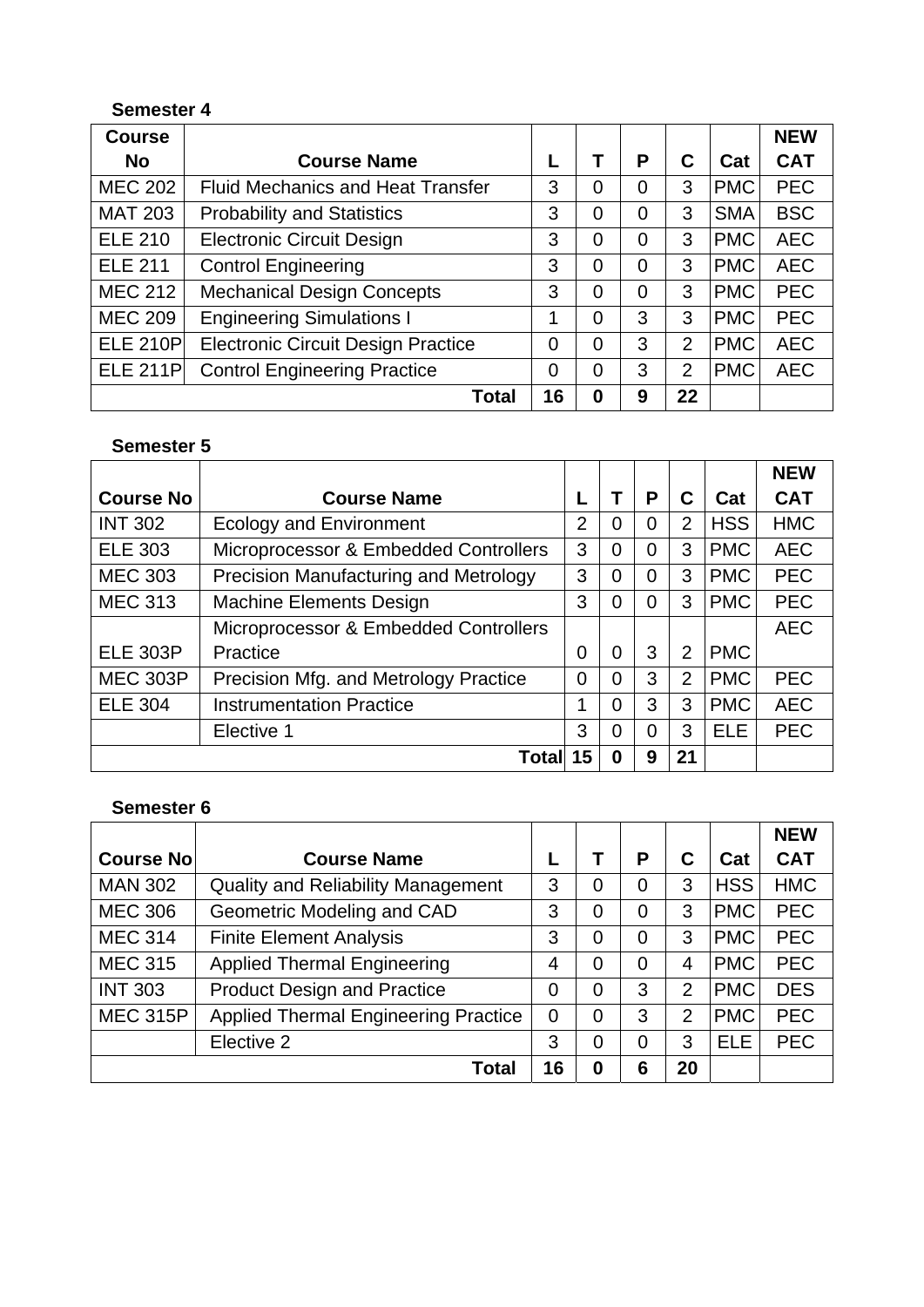## **Semester 7**

|                  |                                          |                |   |                |                |            | <b>NEW</b> |
|------------------|------------------------------------------|----------------|---|----------------|----------------|------------|------------|
| <b>Course No</b> | <b>Course Name</b>                       |                |   | Р              | С              | Cat        | <b>CAT</b> |
| <b>MAN 401</b>   | <b>Professional Ethics</b>               | $\overline{2}$ | 0 | 0              | $\overline{2}$ | <b>HSS</b> | <b>HMC</b> |
| <b>MEC 402</b>   | <b>Robotics and Automation</b>           | 3              | 0 | 0              | 3              | <b>PMC</b> | <b>PEC</b> |
| <b>MEC 403</b>   | <b>Production Engineering Management</b> | 3              | 0 | 0              | 3              | <b>PMC</b> | <b>PEC</b> |
| <b>MEC 401</b>   | <b>Engineering Simulations II</b>        | 1              | 0 | 3              | 3              | <b>PMC</b> | <b>PEC</b> |
| <b>MEC 402P</b>  | <b>Robotics and Automation Practice</b>  | 0              | 0 | 3              | $\overline{2}$ | <b>PMC</b> | <b>PEC</b> |
| <b>INT 401</b>   | Mini Project                             | 0              | 0 | 3              | $\overline{2}$ | <b>PMP</b> | <b>PEC</b> |
|                  | Elective 3                               | 3              | 0 | 0              | 3              | <b>ELE</b> | <b>PEC</b> |
|                  | Elective 4                               | 3              | 0 | $\overline{0}$ | 3              | <b>ELE</b> | <b>PEC</b> |
|                  | <b>Tota</b>                              | 15             | 0 | 9              | 21             |            |            |

## **Semester 8**

| <b>Course</b>  |                           |              |   |    |    |            | <b>NEW</b> |
|----------------|---------------------------|--------------|---|----|----|------------|------------|
| <b>No</b>      | <b>Course Name</b>        |              |   | Р  | С  | Cat        | <b>CAT</b> |
| <b>MAN 404</b> | <b>Finance Management</b> |              | 3 | 0  | 3  | <b>HSS</b> | <b>HMC</b> |
| <b>INT 402</b> | Project                   |              | 0 | 24 | 16 | <b>PMP</b> | <b>PEC</b> |
|                | Elective 5                |              | 3 | 0  | 3  | ELE        | <b>PEC</b> |
|                |                           | <b>Total</b> | 6 | 24 | 22 |            |            |

**Compulsory Activities**: Summer Internship(2<sup>nd</sup> or 3<sup>rd</sup>year vacation), Industrial Lecture, NSS/NCC/Yoga

|    |    |    | BSC   BEC   PEC   HMC   AEC   DES   Total |                   |    |              |
|----|----|----|-------------------------------------------|-------------------|----|--------------|
| 22 | 14 | 88 | 12 <sup>1</sup>                           | $\blacksquare$ 31 | 07 | $\sqrt{174}$ |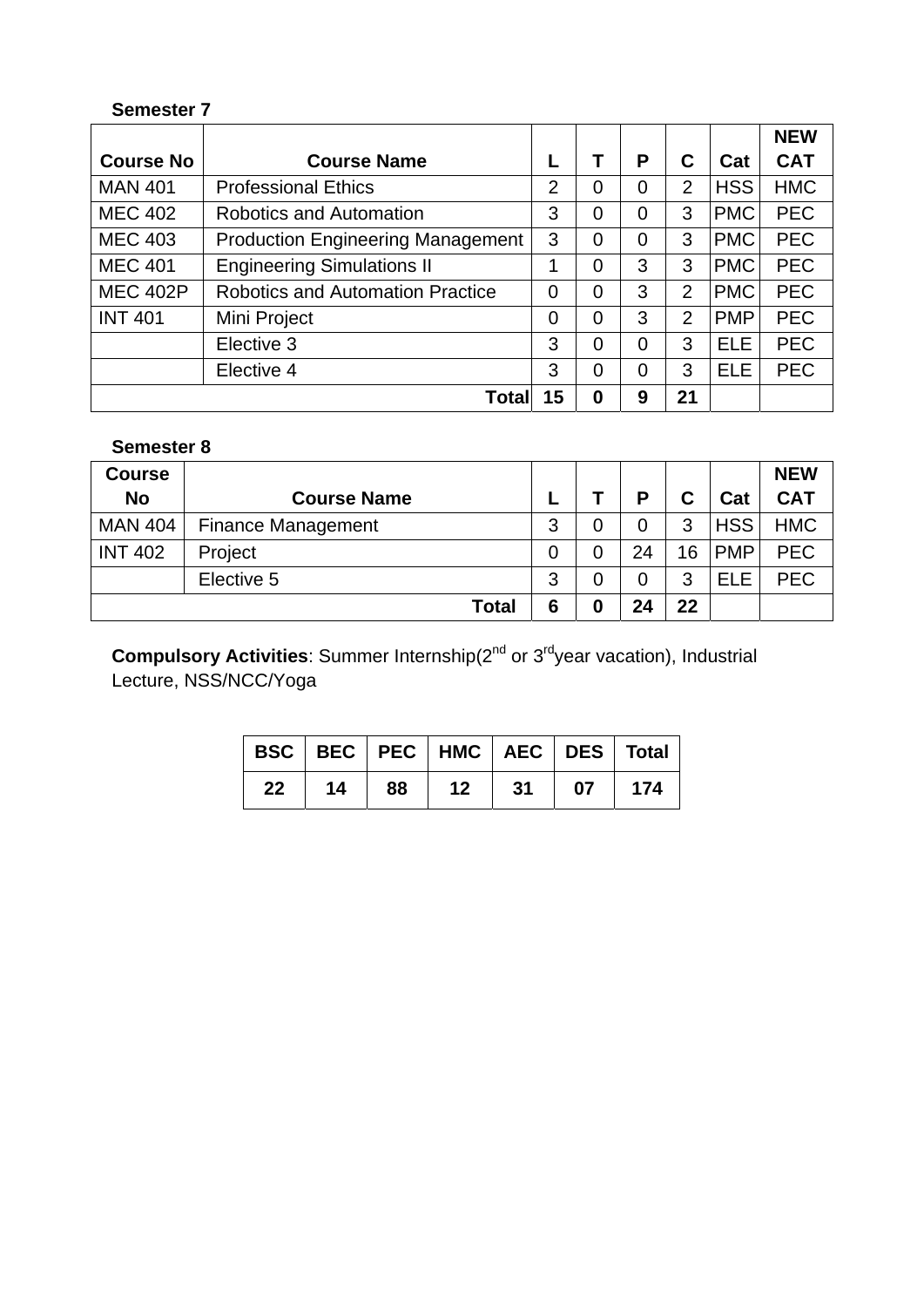#### **COURSE CONTENTS**

### B. TECH - MECHANICAL ENGINEERING (DESIGN AND MANUFACTURING)

(Numbers in the parenthesis indicate LTPC)

#### ELE 101 BASIC ELECTRICAL AND ELECTRONICS ENGINEERING

 $(3003)$ 

DC circuits, Independent and dependent sources. Mesh and nodal analysis Step response and transients, RC, RL and RLC circuits

Sinusoidal AC sources steady state analysis. Phasor diagram

Power in single and 3-phase AC circuits, star-delta transformation

Magnetic circuit - Magnetic fields, currents, magnetic flux density, inductance, Faraday's Laws-Examples

Semiconductors, P-N Diodes, rectifiers and filters, clipping and clamping circuits Bipolar and field effect transistors and power devices

#### **Text Books:**

- 1. Hughes Edward, Electrical & Electronic Technology, Pearson Education, 2007.
- 2. Hayt. W. W, Kemmerly. J.E, and Durbin. S.M, Engineering Circuits Analysis, Tata McGraw Hill, 2008.

#### **References:**

- 1. Hambley. A, Electrical Engineering Principles and Applications: International Version. Pearson Education, 4 Edn. 2007.
- 2. Alexander.C. K. & Mathew. N. O. Sadiku, Fundamentals of Electrical circuits, Tata McGraw Hill, 2008.

#### **MAT 101 CALCULUS**

 $(3003)$ 

Sequences and series

Definite integral as the limit of sum - Mean value theorem - Fundamental theorem of integral calculus and its applications

Functions of several variables - Geometric representation partial and total increments Partial derivatives - Derivatives of composite functions

Directional derivatives - Gradient, divergence and curl - Taylor formula - Lagrange multipliers - Optimization problems

Multiple integrals - Evaluation of line and surface integrals

Greens, Gauss, and Stokes theorems

#### **Text Books:**

1. Piskunov. N, Differential and Integral Calculus, Vol. 1 & II, Mir. Publishers, 1981.

2. Kreyszig. E, Advanced Engineering Mathematics, Wiley Eastern 2007.

#### Reference:

1. Thomas. G.B, and Finney R.L, Calculus, Person Education, 2007.

#### **COM 102 COMPUTATIONAL ENGINEERING**

 $(3003)$ 

Introduction to computer science - Computer organization basics - Problem solving strategies - Higher level languages - Program design and development - Phases of program development

Basic programming constructs in  $C-D$ ata types in  $C-$  Input output statements - Operators

control structures in C - Types - Sequential, selection and repetition - Variants of selection and repetition - Single/Double and multiple selection structures - Types of repetition structures - for, do-while and while - break and continue

Functions in C - Function declaration, definition - Built and user defined functions - Storage classes and scope -- Recursive functions -- Arrays in C -- Passing arrays to functions

multidimensional arrays - String manipulations - Library support - Introduction to pointers in  $C -$  Operators – Passing arguments by reference – Pointer expressions and arithmetic – Pointers & arrays relationship -Function pointers

Formatted input output - Aggregated data types - Structures and unions- Definition and member access - File processing in C - Sequential and random access file creation and read - Dynamic memory allocation - Variable length argument lists - Command line arguments -Separating interfaces from implementation

Non linear equations - Regular falsi - Bisection, Newton raphson methods

#### Text Book:

1. Deitel P.J, and Deitel H.M, C: How to Program, Prentice Hall, 2007.

**References:** 

1. Kernighan, Ritchie D, The C Programming Language, Prentice Hall, 2 Edn, 1988.

2. Chapra S.C and Canale R.P. Numerical Methods for Engineers, McGraw Hill, 2006.

#### PHY 105 MECHANICS AND WAVES

 $(3003)$ 

Vectors - an introduction, use of vectors in practical mechanics. Unit vectors in spherical and cylindrical polar co-ordinates, Concept of vector fields, Gradient of a scalar field, Equipotentials, flux, divergence of a vector, Gauss's theorem

Physical applications of Gauss's law-in gravitation, electrostatics and magnetostatics, Continuity equations and conservation principles for matter, energy and electrical charge, Curl -rotational and irrotational vector fields, Stoke's theorem-physical applications Oscillatory motion--simple harmonic motion, damped oscillation and forced oscillation, Degrees of freedom, Constraints, Generalized co-ordinate, D'Alambert principle, Lagrangian Lagranges' equation of motion-examples, Hamiltonian-Hamilton's equation of motion examples

Motion in a central force -- reduction of two-body system to one body system, and conservation of angular momentum, Application to planetary motions (Kepler's law) Classification of waves -- optical and acoustic wave, Superposition -- phase velocity, group velocity, group index, dispersion, Interference phenomena and Diffraction

Polarization, Acoustooptic effects and devices -- Raman-Nath diffraction, Bragg diffraction, Acoustooptic modulator

#### **Text Books:**

1. Kittle, C. Mechanics -- Berkley Physics Course, Vol. 1, Tata McGraw Hill, 2008.

2. Hecht. E, Optics, Cambridge University Press, 2002.

#### References:

- 1. Crawford. F, Waves Berkley Physics Course, Vol. 03, Tata McGraw Hill. 2008.
- 2. Ghatak. A and Thyagarajan. K, Optical Electronics, Cambridge University Press, 2002.
- 3. Davis. D. Classical Mechanics, Academic Press, 1986.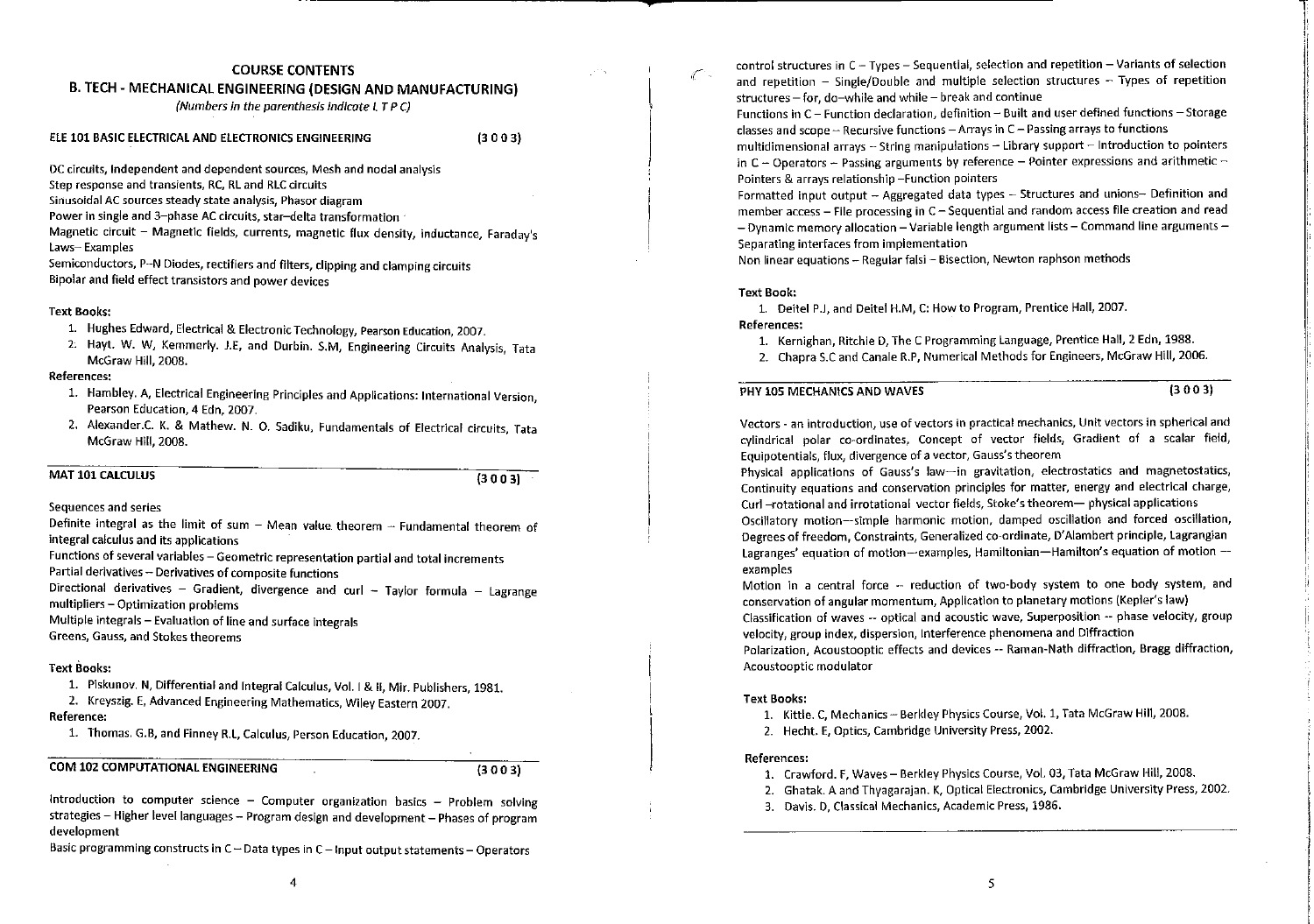#### MEC 106 BASIC THERMAL ENGINEERING

Fundamentals: System & Control volume, Property, State & Process, Exact & Inexact differentials - Work: Thermodynamic definition of work - Examples - Displacement work. Path dependence of displacement work and illustrations for simple processes - Full, partial and un-resisted process - Other forms of work: gravitational, electrical, magnetic, spring and shaft

Temperature: Definition of thermal equilibrium - Zeroth law - Definition of temperature and temperature scales - Various thermometers - Heat: Definition - Examples of heat/work interaction in systems - First law - Cyclic & non-cyclic processes

Concept of total energy  $E -$  Demonstration that E is a property  $-$  Various modes of energy -Pure substance - Two property rule - Enthalpy and internal energy - Ideal gases and Mixtures of ideal gases - Properties of water - steam system - Constant temperature and Constant pressure heating - Definitions of saturated states - P-V-T surface

Use of steam tables - Saturation tables - Superheated tables - Identification of states  $\&$ determination of properties - First law for flow processes - Derivation of general energy equation for a control volume - Steady state steady flow processes -- Examples of steady flow devices - Unsteady processes

Second law - Definitions of direct and reverse heat engines - Definitions of thermal efficiency and COP - Kelvin-Planck and Clausius statements - Definition of reversible process -- Internal and external irreversibility -- Carnot cycle -- Absolute temperature scale Entropy - Clausius inequality - Definition of entropy  $S$  - Demonstration that entropy S is a property - Entropy for solids, liquids, and ideal gases undergoing various  $\Delta E$  - Valuation of processes - Determination of s from steam tables - Examples - Turbine, compressor, pump. nozzle, diffuser

Definition of isentropic efficiency - Available and unavailable energy - Concept of irreversibility and lost work - Thermodynamic cycles -- Basic Rankine cycle -- Basic Brayton cycle - Basic vapor compression cycle

#### **Text Books:**

- 1. Moran. M.J. and Shapiro. H.N, Fundamentals of Engineering Thermodynamics, John Wiley, 2003.
- 2. Nag. P.K, Engineering Thermodynamics, Tata McGraw-Hill, 2005.

#### **References:**

- 1. Spalding. D. B. and Cole. E.H., Engineering Thermodynamics, Edward Arnold, 1976.
- 2. Sonnag. R.E., Borgnakke. C and Van Wyan. G.J., Fundamentals of Thermodynamics, 6 Edn, John Wiley, 2003.

#### **INT 101 GRAPHIC ART PRACTICE**

 $(0032)$ 

Skilled base course with focuses on drawing as a medium for expression and communication through drawn images. It will enhance the ability to represent images, ideas and concepts as observations and thinking process. Studies will include:

Interrelatedness of visual forms in terms of size, scale and overall proportion Understanding basics principles of perception including depth and its representation Introduction to different media, tools and instruments to create surface textures

Assignments includes: Skill enhancing assignments in developing basic drawing of lines straight, curvilinear, angular, thick, thin, plane, volume etc  $-$  Nature drawing  $-$  including Human/Animal/Birds - to study shapes and forms - Representation of basic 3-dimensional forms - Cubes, Cylinders, Cones, Spheres etc. in different combinations and sizes to understand principles of perspectives - Some assignments in drawing and quick sketching.

#### **Text Books:**

1. Thomas C Wang, Pencil Sketching, John Wiley, 2002.

2. Itten Johannes, Design and Form, John Wiley, 1975.

Reference:

1. Kasprin Ron, Design Media - Techniques for Water Colour, Pen and Ink Pastel and colored markers, John Wiley, 1999.

#### INT 102 BASIC ENGINEERING PRACTICE

 $(0032)$ 

Students get trained in following common engineering practices: Basic manufacturing processes - Turning - Drilling - Assembling - Electrical wiring -Computer hardware - Software installations.

COM 102P COMPUTATIONAL ENGINEERING PRACTICE

 $(0032)$ 

Learning operating system commands - editors - compilation - Assignments on using the operating system and open office suite - Programs involving output statements, input statements and expression evaluation - Assignments covering If-then-else statement iterative statements - Programs using arrays and functions based approach - Recursion sorting (bubble Sort) on a set of integers and a set of strings and linear search over a set of integers and a set of strings - structures and files in C - Implementation of a grading system computation of  $e^x$ ,  $sin(x)$  and  $cos(x)$  - Bisection and Newton Raphson methods in C.

#### PHY 105P MECHANICS AND WAVES PRACTICE

 $(0032)$ 

Practice session include determination of refractive index of the material of the prism, wavelength of a monochromatic light by forming Newton's ring, wavelength of the laser beam using stainless steel scale as diffraction grating, wavelength of the monochromatic light beam by Fresnel's bi-prism method, wavelength of the spectral lines of Mercury spectrum using transmission grating, width of the slit using Fraunhoffer diffraction pattern with the help of laser, numerical aperture and modal field diameter of a single mode fiber, diameter of a thin wire, couple per unit twist of suspension wire using torsional pendulum and value of g using angular pendulum.

#### MAT 103 ODEs & PDEs

 $(3003)$ 

Linear ordinary differential equations with constant, coefficients, method of variation of parameters - Linear systems of ordinary differential equations

Infinite series, tests for convergence, alternating series, functional series, uniform convergence

Power series solution of ordinary differential equations and Singular points

Bessel and Legendre differential equations; properties of Bessel functions and Legendre polynomials

**Fourier series**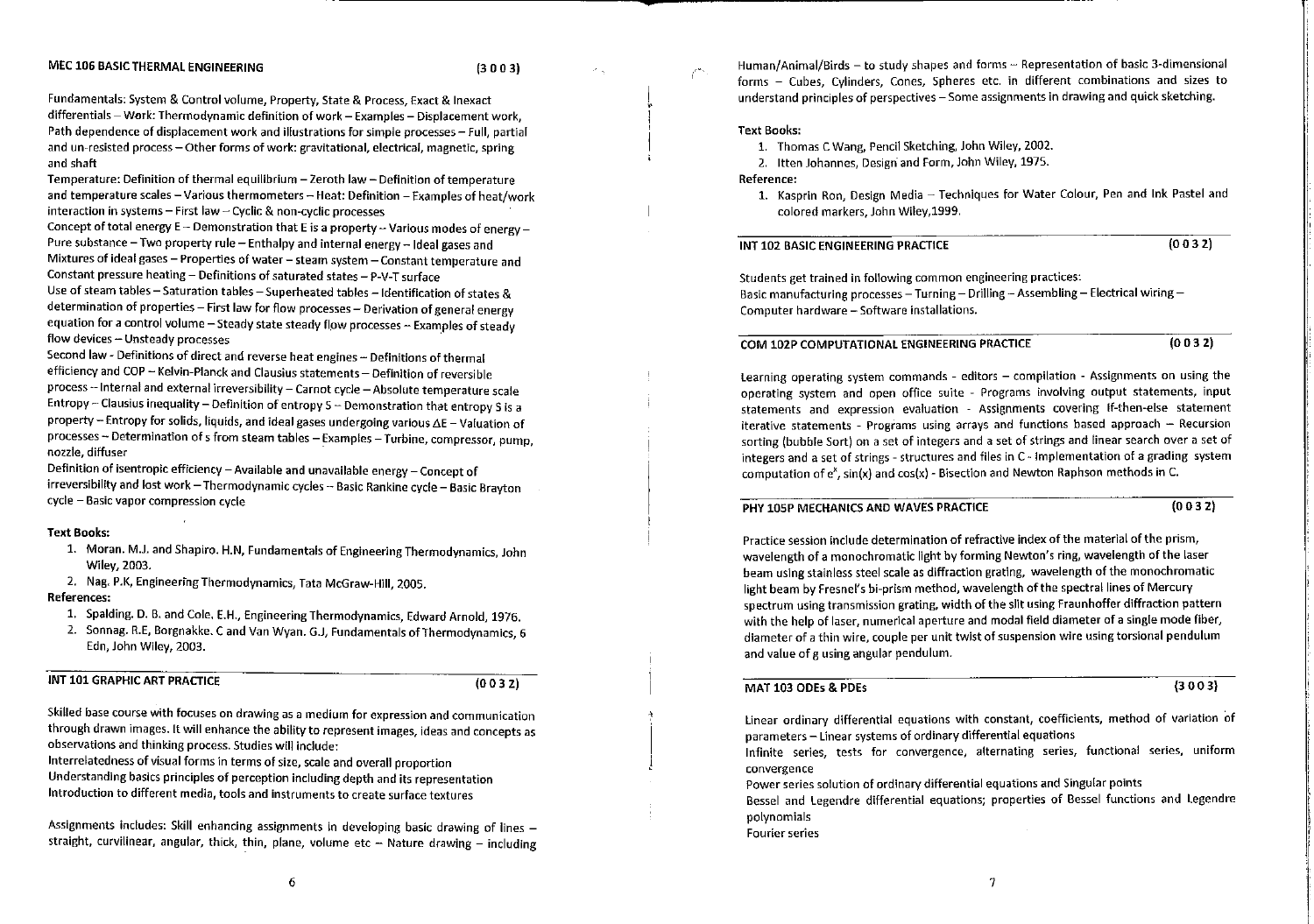Laplace transforms elementary properties of Laplace transforms, inversion by partial fractions, convolution theorem and its applications to ordinary differential equations Introduction to partial differential equations, wave equation, heat equation, diffusion equation. Green functions and its applications

#### **Text Books:**

- 1. Simmons. G.F, Differential Equations, Tata McGraw Hill, 2003.
- 2. Kreyszig. E, Advanced Engineering Mathematics, Wiley, 2007.

#### **References:**

- 1. William. E. Boyce and R. C. Diprima, Elementary Differential Equations and Boundary Value Problems, John Wiley, 8 Edn. 2004.
- 2. Sneddon. I. Elements of Partial Differential Equations, Tata McGraw Hill, 1972.
- 3. Ross. L.S. Differential Equations, Wiley. 2007.

#### INT 104 ENGLISH FOR COMMUNICATION

 $(2002)$ 

 $(3003)$ 

Structure of english - Remedial grammar

- Reading Comprehension and analysis
- Writing Memos, letters, reports, reviews
- Study Skills Dictionary, thesaurus & reference
- Note Taking Listening comprehension
- Presentation Skills Oral presentation, presentation aid

Presentation of Ideas - Organization, articulation and correctness - writing - Speaking Skills

#### **References:**

- 1. Sharon, J. Gerson and Steven M. Gerson, Technical Writing -- Process and Product. Pearson Education Pvt. Ltd., 2004.
- 2. Wood, A Remedial Grammar of English, Macmillan India, 1969.
- 3. Thomson and Martinet, Practical English Grammar, Oxford University Press, 1986.
- 4. Allen and Stannard. W, Living English Structure, Orient Longman, 1997.
- 5. Leech, Geoffrey & Jan Svartvik, A Communicative Grammar of English, Longman, 2003.

PHY 106 ELECTROMAGNETICS AND OUANTUM MECHANNICS

Electrostatic potential and field due to discrete and continuous charge distributions, Dipole and quadrupole moments, Energy stored in a charge distribution, Energy density in an electric field

Dielectric polarization, Conductors and capacitors, Electric displacement vector, dielectric susceptibility, Biot-Savart's law and Ampere's law in magnetostatics

Magnetic induction due to configurations of current-carrying conductors, Magnetization and surface currents, Energy density in a magnetic field

Magnetic permeability and susceptibility, Time-varying fields, Faradays' law of electromagnetic induction, Self and mutual inductance

Displacement current, Maxwell's equations in free space and in linear media

Scalar and vector potentials, gauges, Plane electromagnetic waves-reflection and refraction, Electromagnetic energy density, Poynting vector

Particles and waves, Dual nature of electromagnetic radiation, Compton scattering, De-

Broglie waves, Davisson-Germer experiment, interpretation of wave function, operator, eigenvalue/eigenfunction, expectation value of observable.

Uncertainty principle, Time dependent and time independent Schrödinger's equation, Bound state problem, formation of energy band in solid. Barrier penetration, Scanning **Tunneling Microscope** 

#### **Text Books:**

 $\chi^{\rm{max}}$  .

 $\frac{1}{2}$ 

ä

- 1. Grifiths. D. J, introduction to Electrodynamics, Prentice Hall, 2007.
- 2. Gasiorowicz, S. Quantum Mechanics, John Wiley & Sons, 2003.

#### References:

- 1. Purcell. E.M, Electricity and Magnetism Berkley Physics Course, Vol. 2, Tata McGraw Hill, 2008.
- 2. Feynman. R.P., Leighton. R.B., Sands. M., The Feynman Lectures on Physics, Narosa
- Publishing House, Vol. II & III, 2008.
- 3. Ajoy Ghatak, Basic Quantum Mechanics, Macmilan Publishers India, 2002.
- 4. Wichmann. E. H, Quantum Physics Berkley Physics Course, Vol. 04, Tata McGraw Hill, 2008.

#### MEC 108 MATERIALS ENGINEERING

 $(3003)$ 

Crystal structure of metals - Defects in metallic structure - Plastic deformation of metals -Slip systems - Equilibrium diagrams - The crystalline state: Atomic bonding - Bravais lattices - Miller indices - X-ray crystallography - Structural imperfections - Binary phase diagram Microstructure

Iron-carbon equilibrium diagram - Properties & Applications of Steel, Cast iron and nonferrous metals & alloys

Properties & Applications of Polymers, Ceramics and Composite Materials

Mechanical Properties of materials - Testing of materials

Heat treatment of steels -- Surface modifications of metals for specific engineering application - Tribological properties of materials

Magnetic materials: Dia, Para, Anti-ferro, Ferro- and ferri-magnetism - Soft and hard magnetic materials - Metallic glasses - Electron theory of solids: free electron theory of metals - Zone and band theory of solids - Brillouin zones - Classification of conductors, semiconductors, insulators

Superconducting materials: Zero resistance and Meisner effect - Soft and hard superconductor -- Josephson junction -- High Tc-super conductor -- Dielectric materials: Polarisation mechanisms -- Behaviour under switching power frequency and D.C. voltages --Piezoelectric and ferroelectric materials and their applications

#### **Text Books:**

1. Callister. D. W, Materials Science Engineering - An Introduction, Wiley, 2006.

2. Courtney, T. H, Mechanical Behavior of Materials, Overseas Press, 2006.

#### References:

- 1. Ashby. M, Materials Engineering, Science, Processing and Design, Elsevier, 2007.
- 2. Murray. G. T, Introduction to Engineering Materials, Dekker Inc., 1993.
- 3. Hosford. W. F, Mechanical Behavior of Materials, Cambridge, 2005.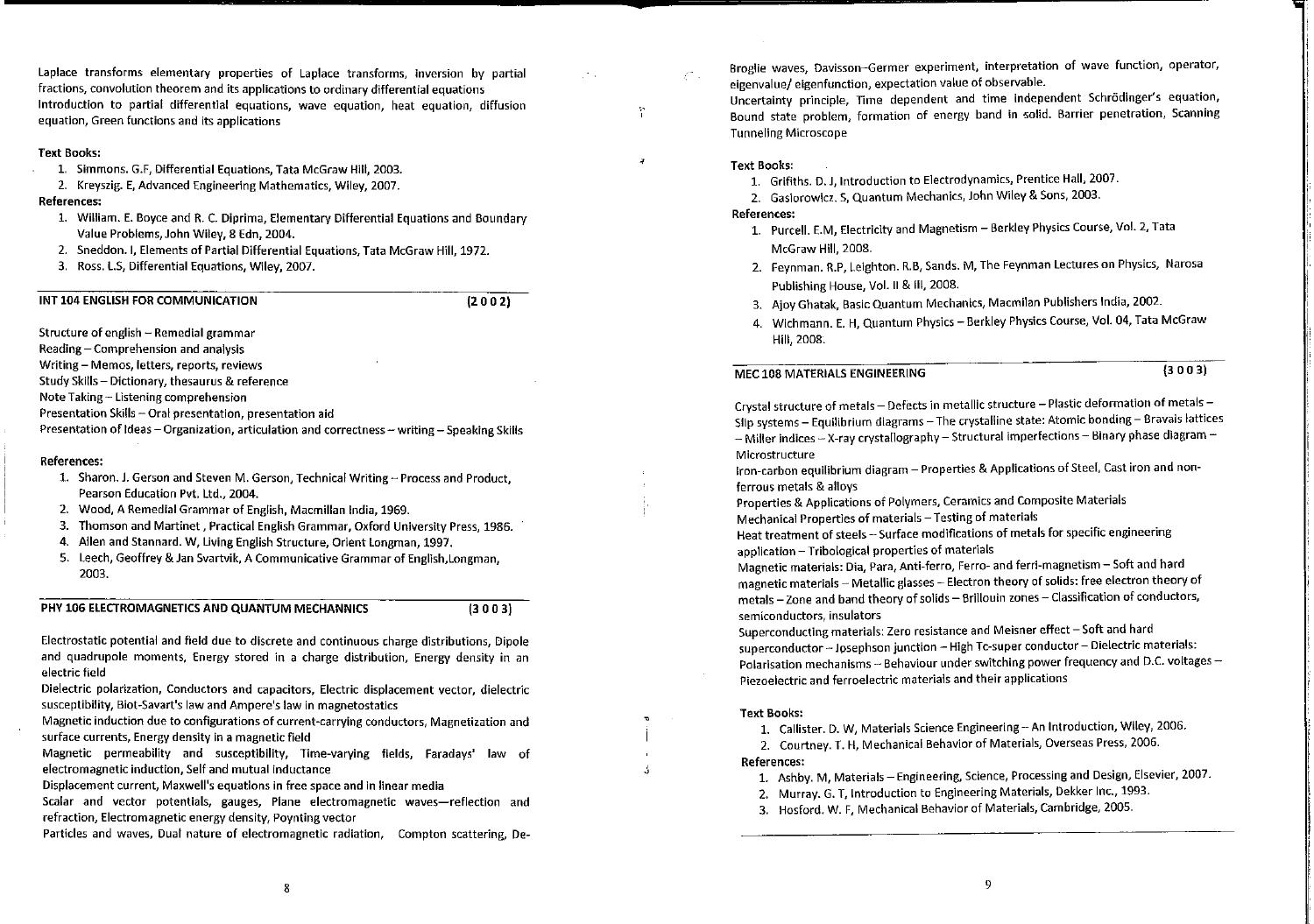#### MEC 109 STATICS AND STRENGTH OF MATERIALS

۰×.

À

 $\mathbf{a}$ 

ط

Review of vector algebra and equivalent force systems - Equilibrium of rigid bodies -Analysis of trusses

Friction forces - Properties of surfaces - virtual work and energy

Analysis of stress and strain - Hooke's law and relation between elastic constants Euler Beams - Derivation of relations between load, shear force and bending moments Bending and shear stress distribution - Deflection of beams - Successive integration and moment area method

Transformation of stresses -- Principal stresses and strains -- Mohr's circle

Torsion of circular cross-section -- Thin walled pressure vessels -- Elastic stability for Euler columns

#### **Text Books:**

1. Beer. F. P and Johnston. E. R, Vector Mechanics for Engineers, Vol I - Statics, 2005. 2. Meriam. J. L and Kraige. L. G, Engineering Mechanics, Vol. I - Statics, 2007.

- **References:** 
	- 1. Popov. E. P, Engineering Mechanics of Solids, Prentice Hall, 1998.
	- 2. Shames, I. H. Introduction to Solid Mechanics, 2 Ed. Prentice Hall, 1999.

3. Timoshenko. S. P. Strength of Materials, vols. 1 & 2. CBS Pub., 1986.

INT 105 ENGINEERING DRAWING

 $(1033)$ 

Introduction to engineering drawing and Computer Aided Drafting (CAD) - Dimensioning principles and conventional representations Construction of plane curves

Coordinate systems - Projection of points, lines and planes

Projection of right regular solids - Section of solids

Systems of projections - Principles, conventions and applications of orthographic projection Principles, conventions and applications of isometric projection

Intersection of solids - Development of surfaces

#### **Text Books:**

1. Narayana, K.L., and Kannaiah. P. Engineering Drawing. Charaotar Publ House. 1998.

2. Bhatt. N.D, Engineering Drawing, New Age International, 2007.

### **References:**

- 1. Gopalakrishnan. K.R, Engineering Drawing, Subash Stores, 2002.
- 2. Natarajan. K.V, A text book of Engineering Drawing, Classic Prints, 2000.

#### INT 106 MECHANICAL ENGINEERING PRACTICE

 $(0032)$ 

Students get trained in following mechanical engineering practices: Usage of power tools for machining - Turning - Milling - Joining - Sheet metal working -Pneumatics - Composites processing - Automation and control

#### PHY 106P ELECTROMAGNETICS AND QUANTUM MECHANNICS PRACTICE  $(0032)$

Practice session includes determination of the dielectric constant of a liquid and a solid from capacitance measurement using digital LCR, characteristics of PN Junction Diode, Plotting

the graph showing the variation of magnetic field with distance along the axis of a circular coil carrying current, determination of the energy band gap of the material of the thermistor, value of Planck's constant by photovoltaic effect, characteristics of a PNP junction transistor in common emitter configuration, Young's modulus of a half meter wooden scale using a strain gauge, thermal conductivity of a good conductor by Forbes' method, verification of the Stefan's Law, use the CRO for voltage and frequency measurements and study the waveshapes/Lissajous figures.

#### INT 201 CONCEPTS IN ENGINEERING DESIGN

 $(3003)$ 

The purpose of this course is to introduce to the undergraduate student the fundamental principles of Engineering Design which is very important and relevant in the context of todays engineering professionals. The course will be generic to all engineering disciplines and will not require specialized preparation or pre-requisites in any of the individual engineering disciplines. Case studies from field situations and real products will be used to illustrate these principles. Software support will be provided for self-learning by students.

This course introduces the students to the following aspects of design. Philosophy of engineering design, Engineering design process Identification and analysis of needs Organization of design concept and design methods Considerations in engineering design Design decisions and development of design Case studies

#### **Text Books:**

1. Otto. K and Wood, K, Product Design, Pearson Education, 2001.

- 2. Pahl. G and Beitz. G, Engineering Design, Springer, 1996.
- Reference:
	- 1. Ullman. D. G, The Mechanical Design Process, McGraw-Hill. 1997.

#### MAT 201 LINEAR ALGEBRA AND OPTIMIZATION

 $(3003)$ 

Vector spaces, subspaces, basis and dimension Linear transformation and their representation by matrices Rank of matrix - Eigenvalues, eigenvectors and diagonlization Systems of linear equations - Quadratic surfaces - Inner product spaces Orthonormal sets, Gram Schmidt orthogonalization process and its applications to the method of least squares and QR algorithm Introduction to optimization problems: nature of its solutions and algorithms

#### **Text Books:**

1. Strang. G, Introduction to Linear Algebra. Wellesley, MA: Wellesley-Cambridge Press, 1993.

2. Curtis. C. G. Linear Algebra: An Introductory Approach, Springer, 1994.

References:

1. Krishnamurthy. V, Mainara. V. P and Arora. J. I, An Introduction to Linear Algebra, Affiliated East-west Press, 1976.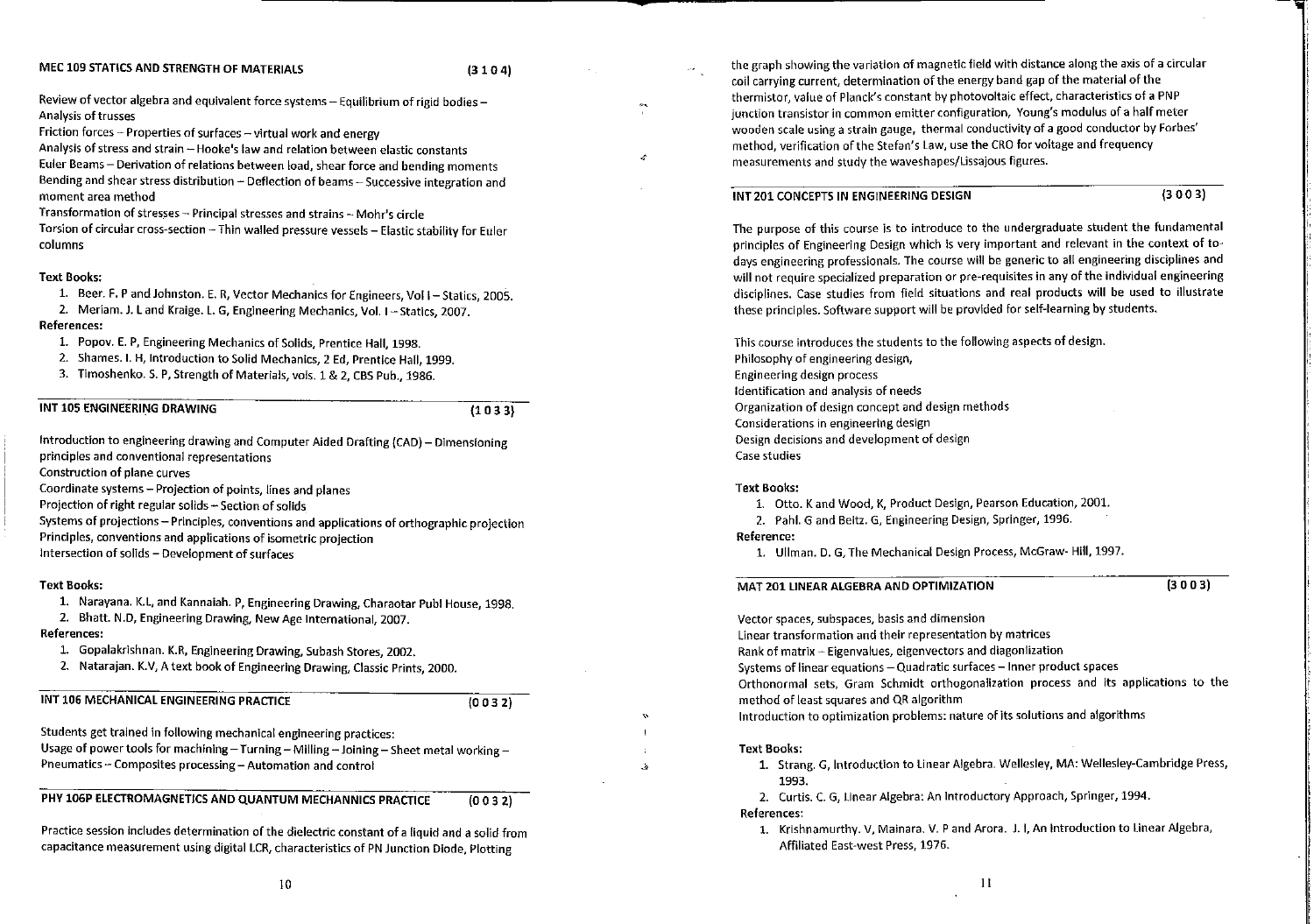- 2. Luenberger. D. G, Linear and Nonlinear Programming, Addison Wesley, 2003.
- 3. Belegundu. A. D and Chandrupatla. T. R, Optimization Concepts and Applications in Engineering, Pearson Education Asia, 2002.

#### MEC 201 MANUFACTURING TECHNOLOGY

 $(3003)$ 

 $\sim$ 

 $\theta$ 

 $\mathbf{v}$ 

Manufacturing process overview - Primary and secondary processes - Basis for selecting manufacturing processes

Fundamentals of metals casting - Solidification structure - melting furnaces - Overview of different metal casting processes and applications

Fundamentals of bulk forming process - Forging - Extrusion - Rolling - Applications with case studies

Sheet Metal Forming - Shearing - Deep drawing - Stretch forming & allied processes -Formability of sheet metals - Case studies

Machining processes used to produce round shapes - Turning - Drilling, reaming and tapping - Case studies

Machining processes to produce non circular parts - Milling - Planning - Broaching -**Applications** 

Overview of finishing operations - Introduction to NC machines

#### **Text Books:**

1. Roy A. Lindberg, Processes and Materials of Manufacture, Prentice Hall, 1998.

2. Amitabha Ghosh and Malik. A.K, Manufacturing Science, Ellis Horwood Pub., 2001. **References:** 

1. Serope Kalpakjian and Steven Schmidt, Manufacturing Processes for Engineering Materials, Prentice Hall, 2007.

2. Hajra Choudhary. S.K and Hajra Choudhary. A. K. Elements of Workshop Technology. Vol. 1 & II, Media Promoters, 1986.

**ELE 205 ELECTRICAL DRIVERS** 

 $(3003)$ 

Energy conversion principles, Introduction to Transformers and Electrical Drives Electromechanical Transducers, devices for rotary linear conversion, solenoids Characteristics and control of Basic machine types:

DC motor

Three phase Induction motor

Synchronous motor, BLDC motor Servo motor, torque motor, stepper motor

#### **Text Books**

|  | 1. Ned Mohan, Electric Drives: An Integrative Approach, MNPERE, 2003. |
|--|-----------------------------------------------------------------------|
|  | References                                                            |
|  | 1. Nagrath and Kothari, Electrical Machines, Tata McGraw Hill, 2004.  |
|  |                                                                       |

2. I. Boldea, S. A. Nasar, Electric drives, CRC Press, 2006.

#### MEC 208 KINEMATICS AND DYNAMICS

Review of classical mechanics, general notions; Introduction to mechanisms - joints, pairs and couplings: Constraints, mobility and degree of freedom, Kutzbach and Grubler criterion, Grashof's law. Dvads

Kinematics (Position, Velocity and Acceleration) of rigid bodies-analytical, graphical, vector and matrix methods: Kinematic synthesis of mechanisms

Kinematic analysis of gears and cams

Dynamics of rigid bodies and mechanisms-planar and spatial, D'Alembert's principle, Euler's equation of rotational motion and inertia tensor

Basic concepts of vibration, Harmonic motion, Free vibration of single degree of freedom systems, Harmonically excited vibration, Vibration isolation and measurement

#### **Text Books:**

- 1. Uicker. J.J. Pennock, G.R. Shigley, J. E. Theory of Machines and Mechanisms. Oxford University Press, 2008.
- 2. Rao. J.S, and Dukkipati, R. V, Mechanism and Machine Theory, New Age International, 2007.

#### References:

- 1. Beer, F.P. and Russell Johnson. E, Vector Mechanics for Engineers, Statics and Dynamics, Tata McGraw-Hill, 2007.
- 2. Shames. I.H, Engineering Mechanics, Statics and Dynamics, Prentice Hall, 2008.
- 3. Thomsom. W. T. and Dahleh. M. D, Theory of Vibration with Applications, Pearson Education, 2007.

#### MFC 204 MACHINE DRAWING PRACTICE

#### $(1033)$

Advanced assembly - Detailed manufacturing - Fits and tolerances - Surface finish -Welding symbols - Production methods - Introduction to functional design

#### **Text Books:**

- 1. Bhatt, N.D. Machine Drawing, Charotar Book Stall, Anand, 2007.
- 2. Junnarkar, N.D. Machine Drawing, Pearson Education, 2007.

#### **References:**

- 1. Narayana, K. L. Machine Drawing, New Age International, 2006.
- 2. Sadhu. Singh and Sha. P. L, Fundementals of Machine Drawing, Prentice Hall, 2004.

#### ELE 205P ELECTRICAL DRIVERS PRACTICE

 $(0032)$ 

Open Circuit, Short Circuit and Load Tests and Sumpner's Test on Single Phase Transformer - Swinbernes test/ Speed Control/ Load test of DC Shunt Motor - Hopkinsons Test - No-Load Test, Blocked Rotor Test and Load Test on Single Phase/Three phase Induction Motor.

#### MEC 211 APPLIED MECHANICS PRACTICE

 $(0032)$ 

In this practical course experiments are designed to give deep understanding of basic concepts from statics & dynamics, strength of materials, material testing & kinematics of machines. Experiments includes : Uni-axial tensile testing of metals & non-metals -Hardness testing - Spring test - Strain gauge principles & usage - Three point bending test -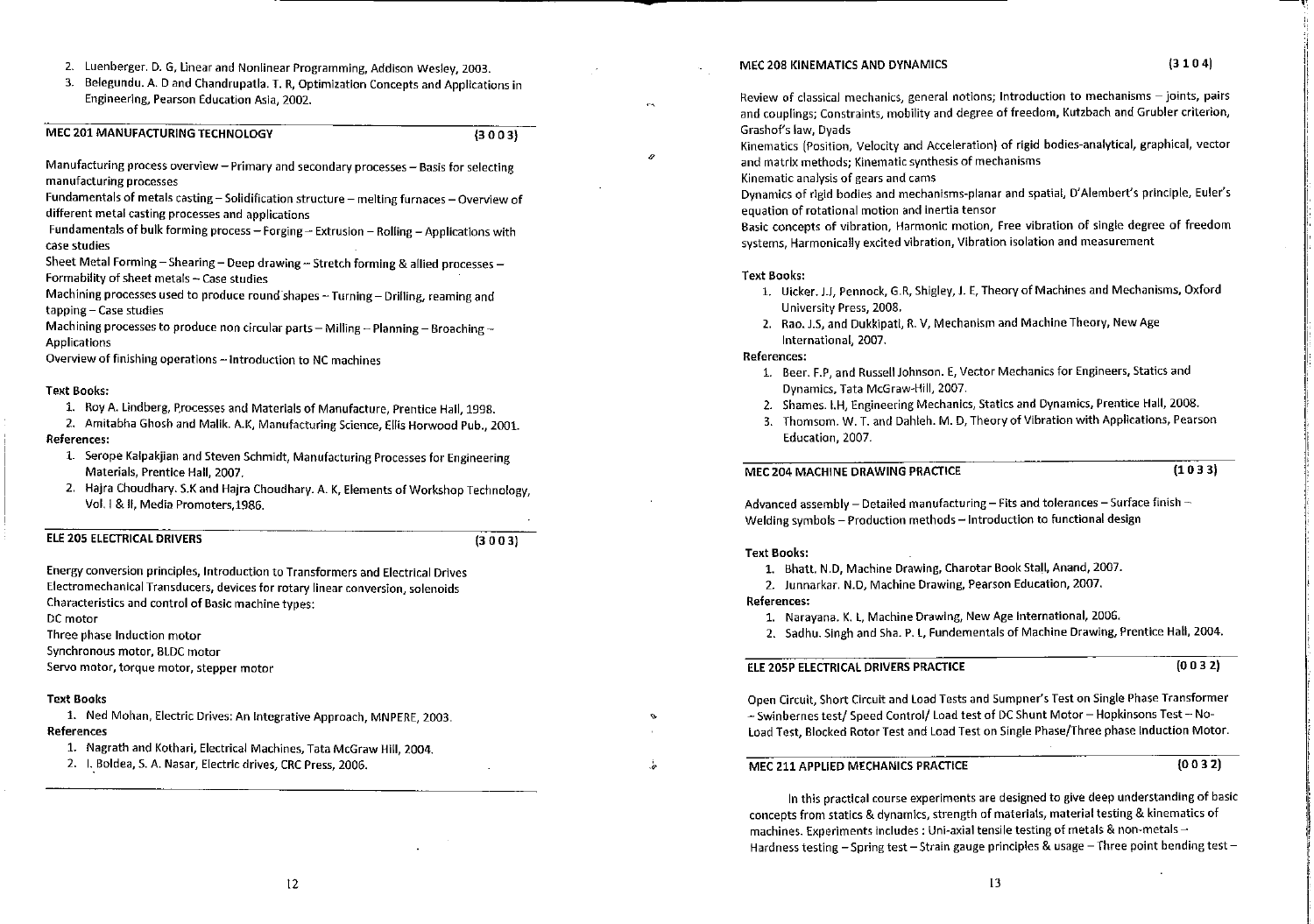Friction test - Compound pendulum - Un-damped free vibration - Torsional vibration -Synthesis of mechanisms & its inversions - Development of gear box. Cam & follower

#### **References:**

- 1. Beer & Johnston, Mechanics of Materials, Tata McGraw Hill, 2008.
- 2. Shames. I. H., Introduction to Solid Mechanics, 2 Edn, Prentice Hall, 1999.
- 3. Timoshenko, S. P., Strength of Materials, vols. 1 & 2. CBS Publication, 2002.
- 4. Shigley, J. E. Theory of Machines and Mechanisms. Oxford Univ. Press, 2008.

#### MEC 202 FLUID MECHANICS AND HEAT TRANSFER

 $(3003)$ 

Fluid Mechanics - Classification of fluid motion  $-$  Basic equations of hydrostatics - Analysis of submerged surfaces - Buoyancy and stability

Conservation of mass, momentum and energy - Applications

Introduction and classification of fluid machines - Analysis of turbo machinery flows -Performance characteristics of turbo machines

Conductive heat transfer - General conduction equation - One dimensional Steady state conduction -- Fins and extended surfaces -- Transient conduction of lumped and distributed systems

Convective heat transfer - Boundary Layers - Dimensionless group for convection - Forced convection - Elements of free convection

Laminar & Turbulent flow in a pipe - Flow over cylinders & spheres - Introduction to the analysis of heat exchangers

**Elements of Radiation heat transfer** 

#### **Text Books:**

- 1. Fox and McDonald, Introduction to Fluid Mechanics, 5 Edn, John Wiley, 2008.
- 2. Incropera. F.P. et. al, Fundamentals of Heat and Mass Transfer, John Wiley, 2006.
- 3. White, F.W. Fluid Mechanics, 6 Edn. Tata McGraw Hill, 2008.
- 4. Holman, J.P. Heat Transfer, 9 Edn, Tata McGraw Hill, 2002.

#### References:

- 1. Venkatesan. S.P. A First Course in Heat Transfer. ANE Books, 2004.
- 2. Long, C.A, Essential of Heat Transfer, Longman, 2000.

#### **MAT 203 PROBABILITY AND STATISTICS**

 $(3003)$ 

Introduction to probability - Probability measure and random processes

Conditional probability, independence and Baye's theorem

Discrete and continuous random variables; probability density function, concepts of mean, variance and moment generating function of a few standard discrete and continuous distributions: binomial, Poisson, exponential and normal

Central limit theorem and its implications for the normal distribution

Purpose and the nature of sampling; nature of estimates, point estimates and interval estimates

Maximum likelihood principle approach, least squares approach and confidence intervals Nature of hypothesis formulation, null and alternate hypotheses, testing hypotheses; criteria for acceptance of hypothesis t-test, chi-squared test

#### Text Book:

1. J. S. Milton, J. C. Arnold. Introduction to Probability and Statistics, Tata McGraw Hill, 4 Edn.2002.

#### Reference:

2. Richard A Johnson, Miller and Freunds, Probability and Statistics for Engineers. Pearson Edu., 6 Edn, 2001.

#### ELE 210 ELECTRONIC CIRCUIT DESIGN

 $(3003)$ 

Transistor amplifiers. Concept of feedback, Negative feedback and its effect on bandwidth, input and output impedances, stability, positive feedback and oscillators; differential amplifier

Operational Amplifier: Operational amplifier based circuits, instrumentation amplifiers and filters

Sampling of analog signals, aliasing, quantization, analog to digital and digital to analog **converters** 

Introduction to digital electronics: Number systems, Boolean algebra, Combinational logic gates, truth table, Karnaugh maps, Multiple output minimization, multiplexer, demultiplexer, encoder, decoder

Sequential logic: Flip flops, state machine concept, counters, shift registers, arithmetic and logic unit and programmable logic devices

#### **Text Books:**

- 1. Malvino, A. P. Electronic Principles. Tata McGraw Hill, 1993.
- 2. Morris M. Mano. Digital Logic and Computer Design, Prentice Hall, 1979.
- 3. Malvino, A.P. and Leach, D.P., Digital Principles and Applications, Tata McGraw Hill, 1990.

#### **References:**

- 1. Gothmann W. H, Digital Electronics: An Introduction to Theory and Practice, Prentice Hall. 1982.
- 2. Mottershead. A, Electronic Devices and Circuits, Prentice Hall. 2003.

#### FLE 211 CONTROL ENGINEERING

 $(3003)$ 

The Control Problem  $-$  Models of physical systems  $-$  Differential Equations, transfer functions and state variable models -- Block diagram

Signal flow graph and Mason's fain formula - Time and frequency response of first and second order systems - Control system characteristics

Stability, sensitivity and disturbance rejection and steady state accuracy

Stability analysis - Routh hurwitz test - Root locus analysis - Frequency response plots and Nyquist criterion

Design of control systems - Classical design -- Root locus and frequency response based design for phase lead, phase lag and PID controllers

Modern design - Pole placement, controllability and observability

Introduction to digital control systems - Applications, sampled data systems, stability analysis in Z plane, case studies

#### **Text Book:**

1. Norman S. Nise, Control Systems Engineering, Wiley, 2007.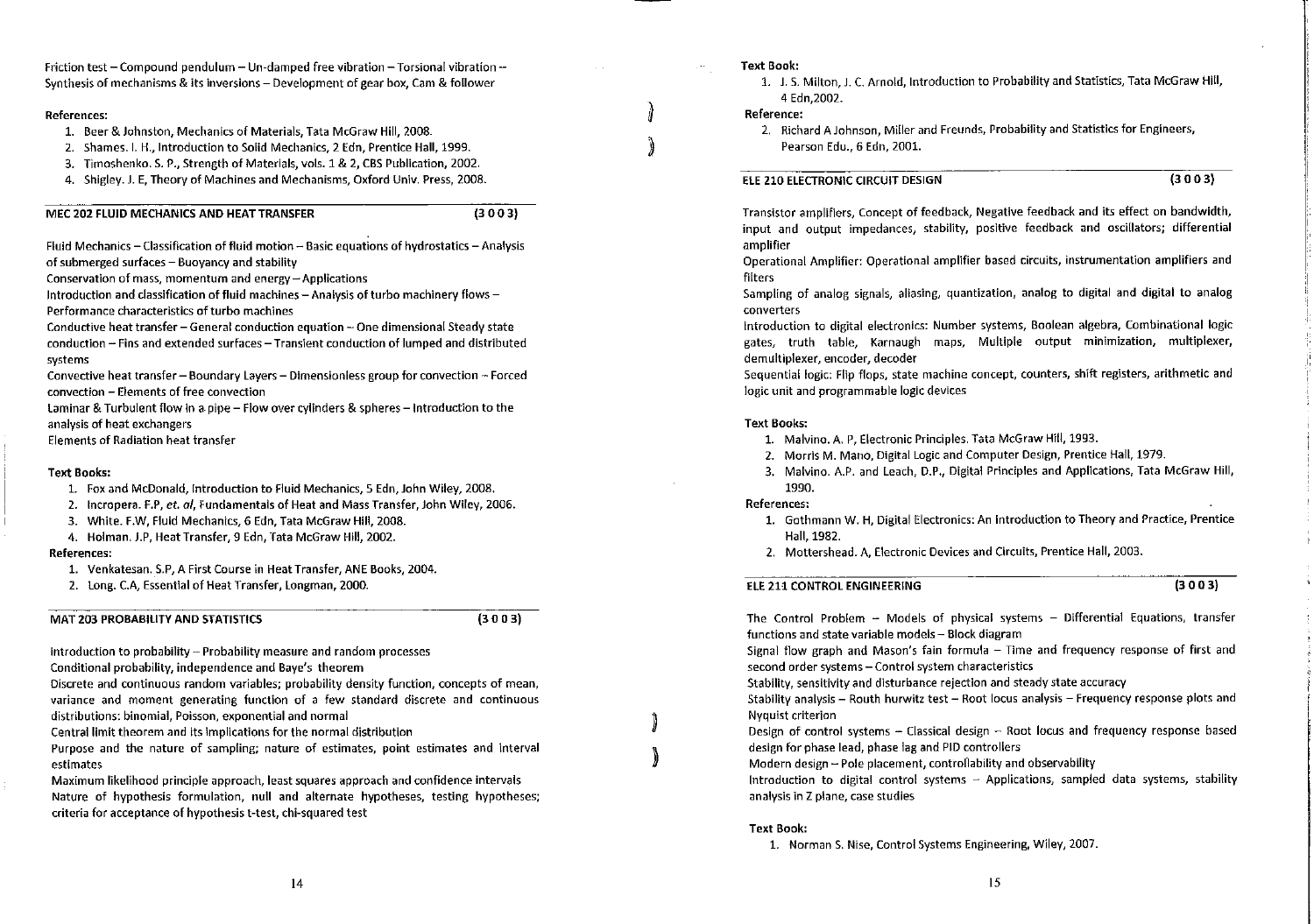#### References:

- 1. Ogata. K, Modern Control Engineering, Prentice-Hall of India, 2006.
- 2. Nagrath, I.J and Gopal, M. Control Systems Engineering, New Age International, 2008.

#### MEC 212 MECHANICAL DESIGN CONCEPTS

 $(3003)$ 

Principles of mechanical design - Factor of safety - Strength - Rigidity Failure Modes-Material & Design considerations Static theories of failure - Stress concentration Fits & Tolerances - Geometric Tolerances Design for fatigue - Design of shafts: under static and fatigue loadings Design of springs: Helical compression & tension - Torsional - Leaf spring Design of joints - Threaded fasteners - Welded & Riveted joints Design of Coupling: Rigid & flexible

#### **Text Books:**

- 1. Shigley. J. E. Mechanical Engineering Design, McGraw Hill, 2006.
- 2. Norton. R. L. Machine Design, Pearson Education, 2007.

#### Reference:

- 1. Burr. H and Cheatham. J. B, Mechanical Analysis and Design, 2 Edn, Prentice Hall, 1997.
- 2. Bhandari, V.B. Design of Machine Elements, Tata McGraw Hill, 2009.

#### MEC 209 ENGINEERING SIMULATIONS I

 $(1033)$ 

Vectors and Matrices in engineering simulations

Development of graphical animations

Simulation of first and second order systems -- Implementation of ODE solutions

Numerical algorithms-accuracy, tolerance, numerical stability

Simulation of stress, strain, bending, torsion and deflections

Simulation of mechanisms

**Analysis of machines** 

#### **Text Books:**

- 1. Schilling, R. J, and Harris. S. L, Applied Numerical Methods for Engineers, Cengage learning, 2007.
- 2. Campbell, S.L. et al., Modeling and Simulation in Scilab/Scicos, Springer, 2005.

#### **References:**

- 1. Uicker, J.J, Pennock. G.R, Shigley. J. E. Theory of Machines and Mechanisms, Oxford University Press, 2008.
- 2. Beer. F. P and Johnston. E. R. Vector Mechanics for Engineers, Statics & Dynamics, 8 Edn, 2007.

ELE 210P ELECTRONIC CIRCUIT DESIGN PRACTICE

 $(0032)$ 

Static characteristics of diodes, BJTs and FETs, Rectifiers and filters, Clipping and clamping circuits - Biasing of BJTs and FETs, Op Amp circuits, Oscillators, ADC/DAC - Simulation using

SPICE - Half and full addres, Mux/DeMux, Encoder/Decoder circuits, Flip flops, counters, shift registers. Arithmetic logic unit.

#### ELE 211P CONTROL ENGINEERING PRACTICE

 $(0032)$ 

Lead Lag Network - P, PI and PID Controllers - Closed loop controller - DC and AC Servo motor Controller - Bode Plot, Root Locus and Nyquist Plot - MIMO - Impulse and Step Response - Synchro.

#### INT 302 ECOLOGY AND ENVIRONMENT

 $(2002)$ 

Introduction to environment and ecology - Ecosystems - Principles concepts, components and function

Atmospheric, aquatic and terrestrial ecosystems - Biogeochemical cycles and limiting factor concepts - Impacts of natural and human activities on ecosystems

Environmental policies, acts and standards - Sustainable development and environmental impact assessment - Institutional frame work and procedures for EIA

Methods for impact identification-matrices - Networks and Check lists - Environmental settings, indices and indicators

Prediction and assessment of the impacts on air, water, land, noise and biological environments -- Assessment of impacts of the cultural, socioeconomic and ecosensitive environments

Mitigation measures, economic evaluation - Public participation and design making ~ Preparation of Environmental statement

#### **References:**

- 1. Rubin, E. S. Introduction to Engineering and the Environment, McGraw Hill, 2000.
- 2. Masters. G. M., Introduction to Environmental Engineering & Science, Prentice Hall, 1997.
- 3. Henry, J. G, and Heike, G. W, Environmental Science & Engineering, Prentice Hall International, 1996.
- 4. Dhameia, S. K. Environmental Engineering and Management, S. K. Kataria and Sons, 1999.
- 5. Shyam Divan and Armin Rosancranz, Environmental Law and Policy in India, Cases, Materials and Statutes. Oxford University Press, 2001.

#### ELE 303 MICROPROCESSORS AND EMBEDDED CONTROLLERS

 $(3003)$ 

Architecture and Programming of 8085 and 8086 Microprocessors, interfacing of 8085/8086 Introduction - Standalone computers versus computers as components - Examples of Embedded computing systems, modeling of embedded systems - The Unified Modeling Language (UML) and its variations such as Real time UML - Examples of application of UML Elements of embedded controllers such as A/D converters, PWM circuits and timers Implementation of embedded controllers - Microcontroller - Based embedded system development - Introduction to the 8051 microcontrollers and interfacing Introduction to hardware accelerators - Basics of Field Programmable Gate Arrays and Hardware Description Languages - Simulations using Verilog HDL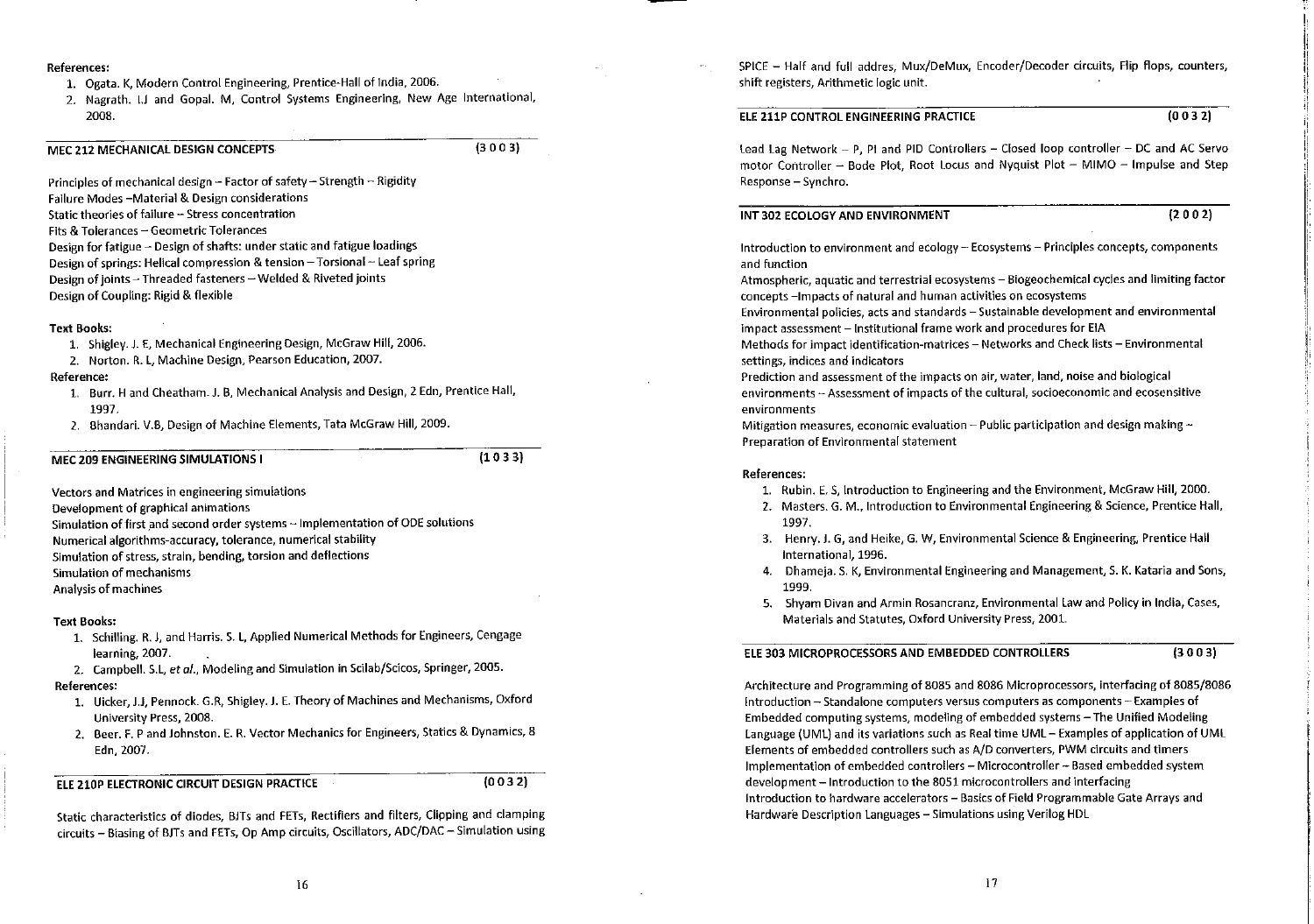#### **Text Books:**

- 1. Liu, Y.C and Gibson. G. A. Microcomputer Systems: the 8086/8088 family, Prentice Hall. 2002.
- 2. Wolf. W. Computers as Components: Principles of Embedded Computing Systems Design, Morgan Kaufmann, 2001.
- 3. Ayala. K, The 8051 Microcontroller, Thomson, 2007.

#### References:

- 1. Uffenbeck, J. The 8086/8088 family: Design, Programming and Interfacing, Prentice Hall. 2002.
- 2. Kamal. R, Embedded Systems, Tata McGraw Hill. 2003.

MEC 303 PRECISION MANUFACTURING AND METROLOGY

 $(3003)$ 

Introduction to Numerical Control - Components and types of CNC system - Drives and Controls - Interpolators for CNC machine tools

Design considerations - Tooling for CNC - Sensors for Adaptive Control of CNC machine tools

CNC part programming - Manual and computer assisted part programming

Metrological concepts - Abbe's principle - Errors - Length Standards - Gauging -**Comparators - Fits and Tolerances** 

Role of metrology in quality assurance - Linear and angular measurements

Optical metrology - Laser interferometer - Slip gauges - Form measurements Flatness -Straightness - Form errors

Surface finish measurements - Coordinate measuring machines - Vision applications in Metrology - Nano measurements

#### **Text Books:**

- 1. Jain. R.K, Engineering Metrology, Khanna Publishers, New Delhi, 2008.
- 2. Groover, M. P. Automation, Production Systems & Computer Integrated Manufacturing, 3 Edn, Prentice Hall, 2008.

#### **References:**

- 1. Jon Stenerson and Kelly Curran, Computer Numerical Control, Prentice Hall, 2005.
- 2. Ibrahim Zeid, CAD CAM Theory and Practice, Tata McGraw Hill, 2006.
- 3. Thomas, Engineering Metrology, Butthinson & Co., 1984.

#### MEC 306 GEOMETRIC MODELLING AND CAD

 $(3003)$ 

Introduction - CAD/CAM process, tools and applications

Computer Hardware System - Standards for system evaluation - Input and output devices CAD/CAM software: Overview - Solid modeler - Surface modeling and drafting Geometric Modeling: Space curves - Bezier and B-Spline curves Surfaces - Description and Generation

Mathematical Representation of Solids - B-rep, CSG, solid manipulations Data Exchange in CAD/CAM systems

#### **Text Books:**

- 1. Zeid. I. CAD/CAM Theory and Practice, Tata McGraw Hill, 2006.
- 2. Rogers. D.F and Adams, J.A, Mathematical Elements for Computer Graphics, McGraw Hill, 2002.

#### References:

- 1. Hoschek, J and Lasser, D. Computer Aided Geometric Design, AK Peters, 1996.
- 2. Mortenson, M. E. Geometric Modeling, John Wiley, 1997.
- 3. Lee. K, Principles of CAD/CAM/CAE systems, Addison Wesley, 1999.

#### MEC 313 MACHINE ELEMENTS DESIGN

 $(3003)$ 

Theory of friction drives - Design and selection of chain and belt drives Design of brakes: Self-actuating, disc, fixed link and anchor drum brakes Design of automobile clutches

Design of Gears - Law of gearing - Interference - Corrected gears - Force analysis - Tooth stresses - Dynamic effects - Contact and bending fatigue strength -Gear accuracy Gear box design: Geometric -- Ray diagram, kinematic layout. Tribology -- Lubricant theories Design of Hydrodynamic and Hydro-static bearings - Design and selection of roller bearings

#### **Text Books:**

- 1. Shigley, J. E. Mechanical Engineering Design, McGraw Hill, 2006.
- 2. Norton, R. L. Machine Design, Pearson Education, 2007.

#### References:

- 1. Bhandari, V.B, Design of Machine Elements, Tata McGraw Hill, 2009.
- 2. Burr, H. and Cheatham, J.B., Mechanical Analysis and Design, Prentice Hall, 1997.
- 3. Maitra, G.M, Handbook of gear design, Tata McGraw-Hill, New Delhi 2003.

#### ELE 303P MICROPROCESSORS AND EMBEDDED CONTROLLERS PRACTICE  $(0032)$

Programming examples to familiarize the assembly language concept covering various addressing modes and instructions of 8085, 8086 and 8051 - Use of assembler/disassembler and emulators -- Interfacing examples with 8085, 8086 and 8051 kits (DAC/ADC, Seven segment display, traffic light, stepper motor, etc. - Interrupts and subroutines - Simple programming exercises with Verliog HDL on FPGA.

MEC 303P PRECISION MANUFACTURING AND METROLOGY PRACTICE  $(0032)$ 

CNC part programming – CNC lathe and CNC milling operations - Calibration of various measuring instruments - Linear and angular measurement using tool maker's microscope, profile projector etc., - Measurement of straightness and flatness - Roundness measurement - Measurement of effective diameter of a screw thread - Measurement of roughness - Gear tooth measurement - Measurement of dimensions using CMM.

#### ELE 304 INSTRUMENTATION PRACTICE

 $(1033)$ 

Sensors overview, Measurement methodologies, calibration Signal generation: Sine, square and triangular waveform generators Differential and instrumentation amplifiers, Integrator, differentiator and filter circuits Data acquisition and detection techniques, Signal conversion, PC-based Instrumentation Systems Transducers, transducer sensing and functions, Passive and active - Resistance, inductance

and capacitance, Strain Gauges, Hall Effect sensors, Optical sensors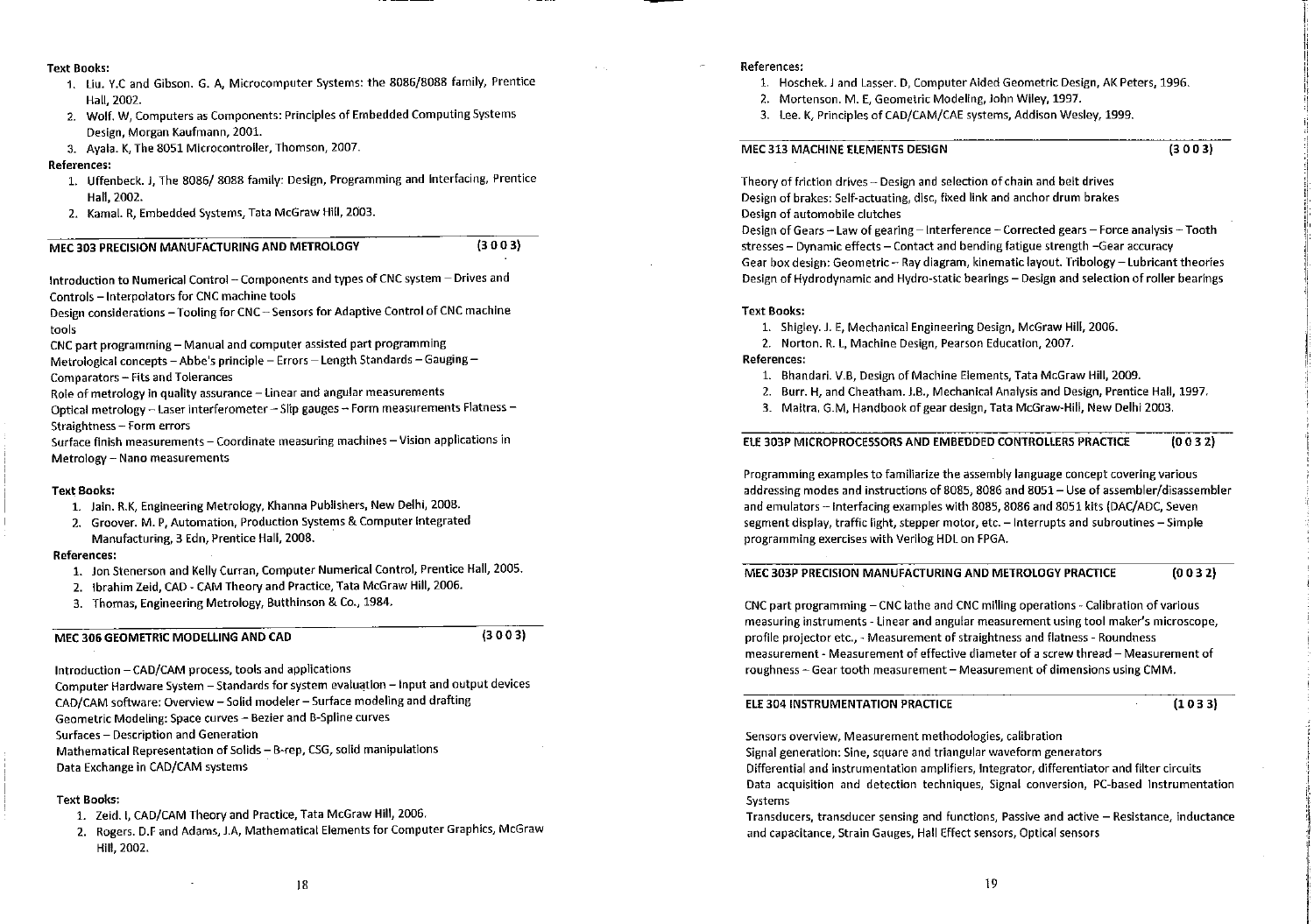Measurement of non electrical quantities such as displacement/velocity/acceleration, pressure, force, flow and temperature

Practice includes experiments from following topics:

Signal generation - Instrumentation amplifiers - Signal conversion and processing -Calibration of meters - Measurement of physical quantities - Characteristics of Transducers

#### **Text Books:**

- 1. Alan S. Morris, Measurement and Instrumentation Principles, Elsevier, 2001.
- 2. Sawhney. A. K, Course in Electrical & Electronics Measurement & Instrumentation, Dhanpat Rai. 2007.

#### **References:**

- 1. Bruce Mihura, LabVIEW for Data Acquisition (National Instruments Virtual Instrumentation Series), Prentice Hall, 2001.
- 2. Howard Austerlitz, Data acquisition techniques using PCs, Academic Press, 2nd Ed. 2002.

#### MAN 302 QUALITY AND RELIABILITY MANAGEMENT

 $(3003)$ 

Definition of Quality - Dimensions of quality - Quality control

Seven statistical tools of quality

Control charts for variables and attributes

New seven management tools - Process capability concepts - Concept of six sigma -

**Concept of Product Life cycle** 

Basic concept of ISO 9000 and other quality systems

Reliability - Introduction - Definitions - Reliability evaluation

Failure data analysis - Mean Time to Failure, Maintainability & Availability concepts -

Reliability improvement techniques - Design for reliability

#### **Text Books:**

1. Montgomery, D. C., Introduction to Statistical Quality Control, 5 Edn, John Wiley, 2004.

2. Srinath, L. S. Reliability Engineering, 3 Edn, East-West Press, 1991.

#### **References:**

- 1. Burr. J. T, Elementary Statistical Quality Control, CRC Press, 2004.
- 2. Bromley. R, et al., Practical Reliability engineering, 4 Edn, John Wiley, 2002.

#### MEC 308 MECHATRONICS

 $(3003)$ 

Introduction - Sensors and transducers - Classification - Development in transducer technology

Embedded microprocessor systems - Hardware structure, software, design, and Communication

Programmable Logic Devices - Application Specific ICs - Automatic control and real time **Control Systems** 

Integrated Product Design - Modeling, analysis and simulation - Man-Machine Interface Semiconductors - Thick film and Thin film Elements - Signal processing - Opto-electronics Shaft Encoders - CD Sensors - Optical probe for metrology - Vision system

Drives and Actuators - Drive circuits - Open and closed loop control - Smart actuators -Shape memory - Piezoelectric and Magnetostrictive

#### **Text Books:**

- 1. Bolton. W, Mechatronics, Prentice Hall, 2008.
- 2. Michael. B. H and Alciatore. G. D, Introduction to Mechatronics and Measurement Systems. McGraw Hill. 2007.

References:

- 1. HMT Ltd., Mechatronics, Tata McGraw Hill, 2008.
- 2. Gaonkar, S. R. Microprocessor Architecture Programming and Applications. Wiley Eastern, 2002.
- 3. Dan Necsulescu, Mechatronics, Pearson Education, 2002.

MEC 314 FINITE ELEMENT ANALYSIS THEORY AND PRACTICE

 $(3003)$ 

Introduction to finite element method

Basic Concepts: Weighted residual technique - Galerkin's method and Energy approach -Raleigh-Ritz method

Finite element for discrete systems: Trusses, beams and frames - Element stiffness matrix and assembly technique for Global stiffness matrix

Treatment of boundary conditions, load vector, matrix algebra and solution techniques Finite element for continuous system: Element formulation - Higher order elements -

Natural co-ordinate system

Numerical integration

Application: Solids-plane and structural dynamics problems, potential fluid flow. electrical and magnetic field problems, Heat transfer - steady state and transient heat conduction problems, Coupled field-thermal stress analysis

#### **Text Books:**

1. Chandrupatla.T.R. and Belegundu. A.D. Introduction to Finite Elements in Engineering, 3 Edn, Pearson Education, 2005.

2. Hutton. D. V.Fundamentals of Finite Element Analysis, Tata McGraw Hill, 2005.

#### References:

- 1. Reddy. J. N. An introduction to the Finite Element Method. McGraw Hill. 2005.
- 2 Cook, R. D., Malkus, D. S and Plesha. M. E., Concepts and Applications of Finite Element Analysis, 3 Edn, John Wiley, 2001.
- 3. Bathe, K. J. Finite Element Procedures in Engineering Analysis, Prentice Hall, 1996.

#### MEC 315 APPLIED THERMAL ENGINEERING

 $(4004)$ 

Definition and classification of turbo-machines - Energy transfer in turbo-machines - Flow mechanism through the impeller - Velocity triangles - Ideal and actual flows - Degree of reaction -- Impulse and reaction stages -- Significance of impeller vane angle -- Losses and inefficiencies

Hydraulic turbines: Pelton, Francis and Kaplan turbines -- Performance and regulation of hydraulic turbines - Performance characteristics of pumps and blowers

Steam turbines - Flow through nozzles - Gas turbines - Wind turbines - Fluid couplings -**Torque converters**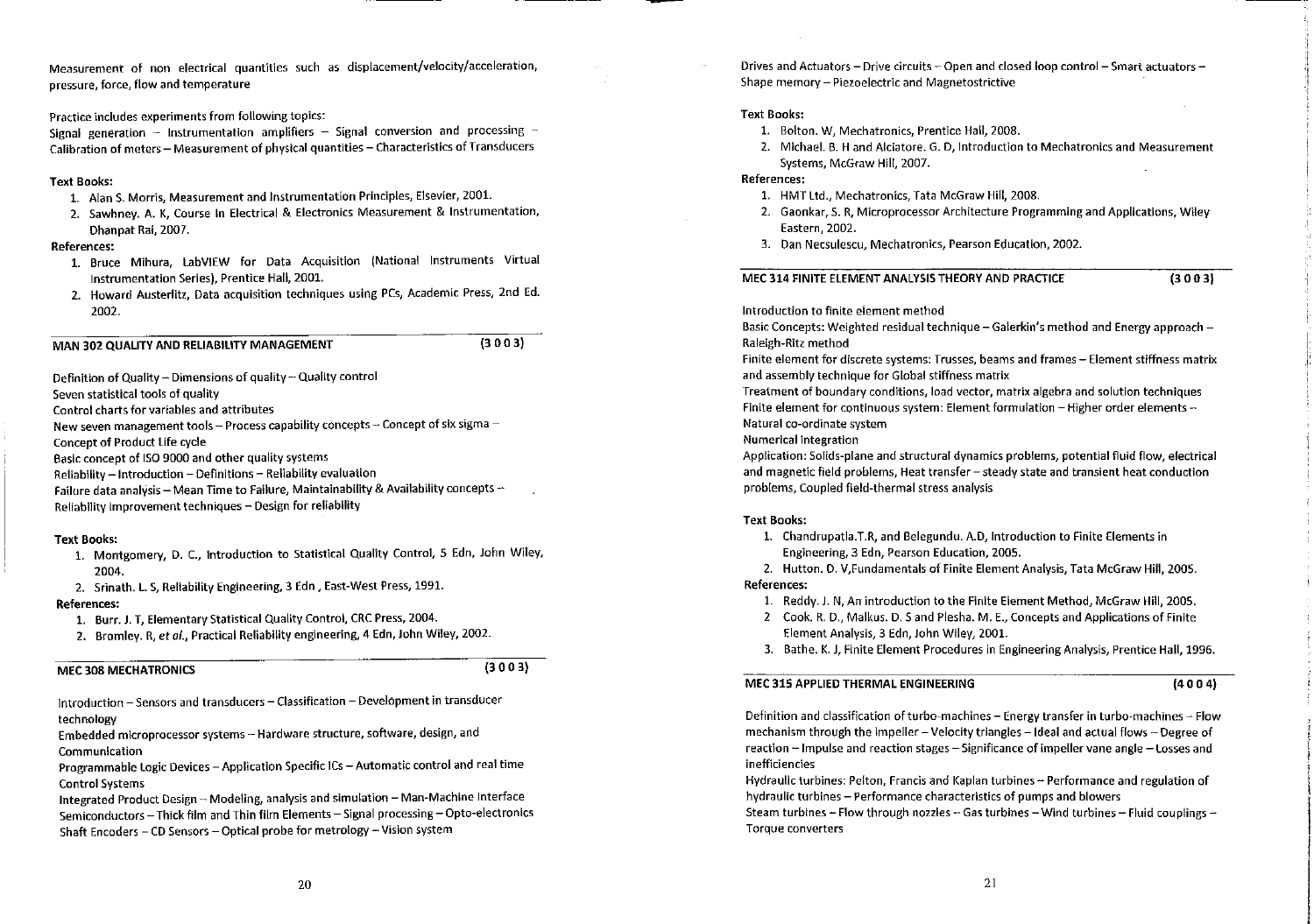Ideal and actual cycles of operations - Fuels - Stoichiometry - Combustion in SI and CI engines -- Combustion chambers -- Ignition -- Lubrication and cooling systems -- Exhaust emissions & control - Supercharging and turbo charging

Energy sources - Power Plant Cycles - Reheat - Regenerative - Supercritical cycles -Cogeneration Plants - Energy concepts of power plants - Solid fuels - Fluidized bed combustion

Analysis and sizing of Power Plant Components - Nuclear power plants - Recent trends in power production

Methods of Refrigeration - Vapor compression cycle - Thermodynamic analysis -Compressors, Condensers, Expansion devices and Evaporators - Refrigerants and their nomenclature - Ozone depletion and global warming - Vapor absorption refrigeration systems and its thermodynamic analysis - Basics of Air-conditioning processes

#### **Text Books and References:**

- 1. Jones, J. B and Dugan. R. E, Engineering Thermodynamics, Prentice Hall, 2004.
- 2. Stone. R, Introduction to Internal Combustion Engines, Macmillan, 1992.
- 3. Jagdish Lal, Hydraulic Machines including Fluidics, Metropolitan Book, 2003.
- 4. Savers, A. T. Hydraulic and Compressible Flow Turbomachines, McGraw Hill, 1990.
- 5. Gopalakrishnan. G and Prithvi Raj. D, A Treatise on Turbomachines, Scitech Publication, 2003.
- 6. Wright. T. Fluid Machinery: Performance, Analysis and Design, CRC Press, 1999.
- 7. Stoecker, W. F. and Jones, J. W. Refrigeration & Air-conditioning, Tata McGraw Hill, 2001.
- 8. Arora, C. P. Refrigeration and Air-conditioning, 2 Edn, Tata McGraw Hill, 2008.
- 9. Culp. A. W. Principles of Energy Conversion, Tata McGraw Hill, 2001.
- 10. Elwakil. M. M, Power Plant Technology, McGraw Hill. 2001.

11. Nag. P. K, Power Plant Engineering, Tata McGraw Hill, 2007.

#### INT 303 PRODUCT DESIGN AND PRACTICE

 $(0033)$ 

This is an interdisciplinary team-based product design course. The concept of the course is to provide a broad hands-on learning experience in interdisciplinary fields of Engineering and exposure to the context of a "real" product design problems. In this course students will design a product by following the systematic product design process.

A team consist of students from different discipline will choose their own product and while designing, students will consider many issues like market opportunities, formal requirements and constraints, the environment in which the product will be used, product look and feel; technical legitimacy, and manufacturing considerations for the products.

During the course student will learn and put into practice Teaming, Project Management, Product Realization, Ethical and other skills practiced by product developers in industry. Throughout the semester, the student teams have several opportunities to present their progress to their fellow students and faculty.

#### MEC 314P FINITE ELEMENT ANALYSIS PRACTICE

 $(0032)$ 

Introduction, Preprocessing: Modeling tools and mesh generation, Analysis: Solid mechanics - Truss. Beam and Plane problems. Heat transfer - Steady state and transient heat

conduction. Fluid mechanics - Potential flow, Post processing: Result presentation and analysis, tabultation, contour plotting and animation.

#### MEC 315P APPLIED THERMAL ENGINEERING PRACTICE

 $(0032)$ 

Laminar and turbulent flow, venture principle, Friction coefficient in pipe flow, flow visualization, measuring instruments to measure velocity and pressure in fluid flow. measurement of pressure distribution over body contour. mass flow measurement, Flow measurement using Pitot tube. Conduction. Convection and radiation heat transfer experiments. Experiments on IC Engines. Steam power systems. Centrifugal pump & turbines and Refrigeration and Air conditioning.

#### MAN 401 PROFESSIONAL ETHICS

#### $(2002)$

Concepts of profession and highlights its difference from occupation or job The vital role of ethics in professional The importance of ethical codes in professional and the prerequisites of an ethical professional The nature of engineering ethics The value of ethical practices in engineering and the virtues of an ethical engineer

#### References:

- 1. Velasquez. M. G. Business Ethics and Cases, 5 Edn, Prentice Hall, 2002.
- 2. Harris. et al., Engineering Ethics: Concepts and Cases, Belmont Wadsworth, 1995.
- 3. Sekha. R.C. Ethical Choices in Business Response, Sage Publication, 2002.
- 4. Mike Martin and Roland Schinzinger, Ethics in Engineering, McGraw Hill, 1996.
- 5. Fleddermann, C. D. Engineering Ethics, Prentice Hall, 1999.

#### MEC 402 ROBOTICS AND AUTOMATION

 $(3003)$ 

Introduction to robotics - Robot classifications - Robot anatomy - Serial-Parallel concept -Workspace

Kinematics - Direct and Inverse Kinematics - Denavit-Hartenberg matrix transformations -Differential motion and iacobians

Dynamics and position control - Path planning - Trajectory Planning and Control - Slew, Joint interpolated and straight line motion

Newton-Euler formulations - Lagrangian mechanics - Hardware: Various drives and their relative merits - Robot sensors and endeffectors

Tool handling and work handling and special devices like harmonic drives, stepper motors. servo drives - Ball screws, linear motion bearings, indexing mechanisms, tool magazines, transfer systems

Robot Programming concepts - Microprocessors and controllers and PLCs Robot applications - Material handling, processing, assembly, inspection and medical applications - Introduction to cooperative robots, micro and nano robots

#### **Text Books:**

- 1. Groover. M.P, Automation Production Systems, and Computer Integrated manufacturing, Prentice Hall, 2007.
- 2. Craig J. J, Introduction to Robotics, Addison Wesley, 2009.